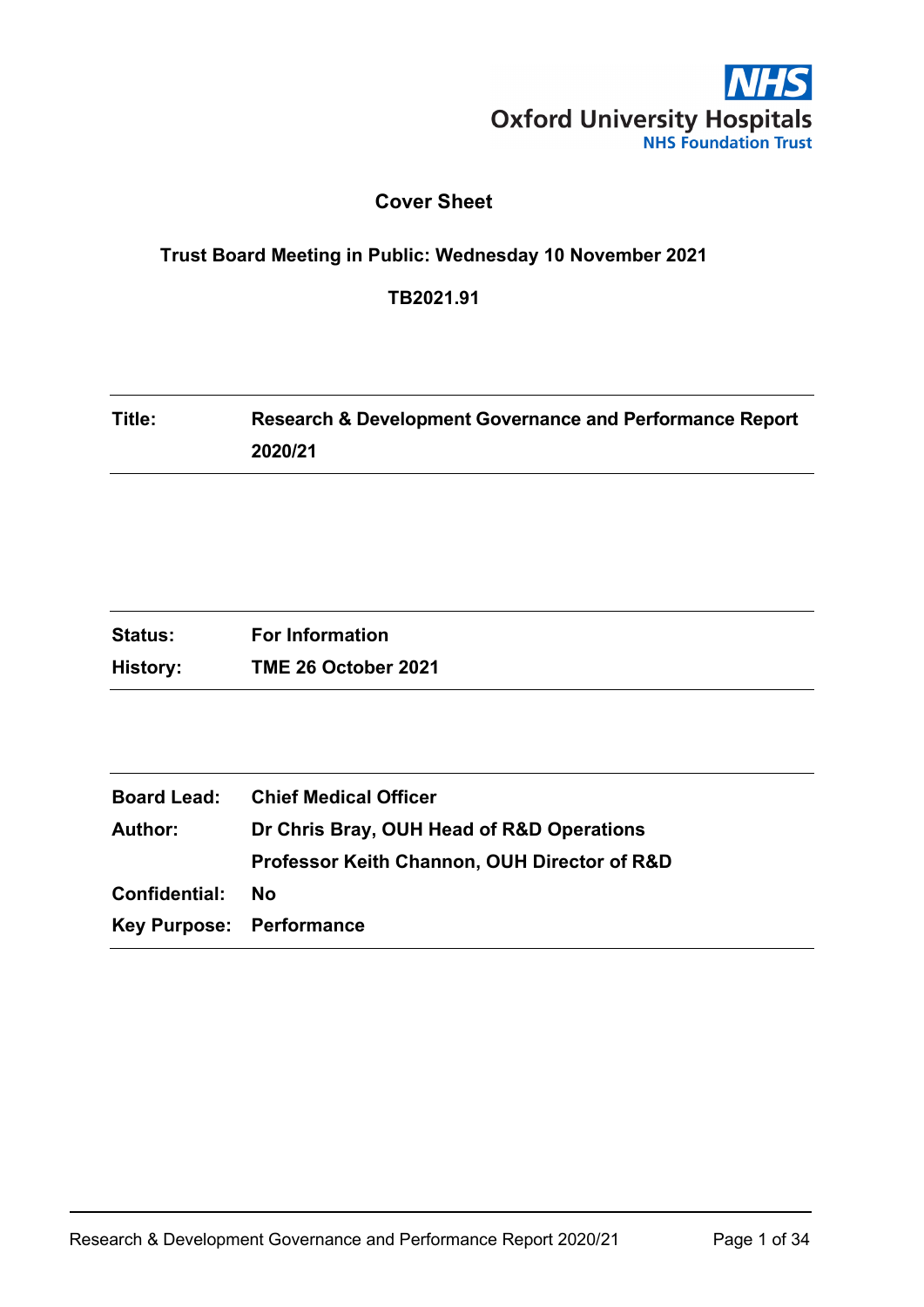## <span id="page-1-0"></span>**Executive Summary**

- 1. This paper presents the Oxford University Hospitals NHS Foundation Trust's (OUH) Research and Development Governance and Performance Report for 2020-21.
- 2. The COVID-19 pandemic presented both opportunities and challenges for clinical research at OUH during 2020-21. The majority of ongoing non-COVID-19 studies had to be paused during this period, to enable rapid expansion of COVID-19 research and to facilitate flexible redeployment of research staff and facilities to address clinical care demands.
- 3. The strength of the OUH partnership with the University of Oxford (OU), especially the NIHR Oxford Biomedical Research Centre (BRC) and the support of the Joint Research Office (JRO), underpinned Oxford's rapid and world-class response to the COVID-19 pandemic across a broad range of areas, which has benefitted millions of people.
- 4. New systems, processes and structures were implemented to ensure appropriate oversight and review of requests to set-up new studies and to resume studies that had been paused during this period. These have enabled R&D to work highly effectively with local stakeholders and some will remain in place as a positive legacy of the pandemic.
- 5. With the support of the Oxford Academic Health Partners (OAHP), the JRO has initiated discussions with colleagues in the other partner organisations – Oxford Brookes University and Oxford Health NHS FT – to explore opportunities to align operational processes. This should help to improve the quality and consistency of the support provided to Oxford researchers, many of whose projects span at least of two of the partner organisations. This, in turn, should increase the opportunities for our patients to benefit from participating in a greater variety of high quality research studies.

### **Recommendation**

The Trust Board is asked to

Receive this report and note the content.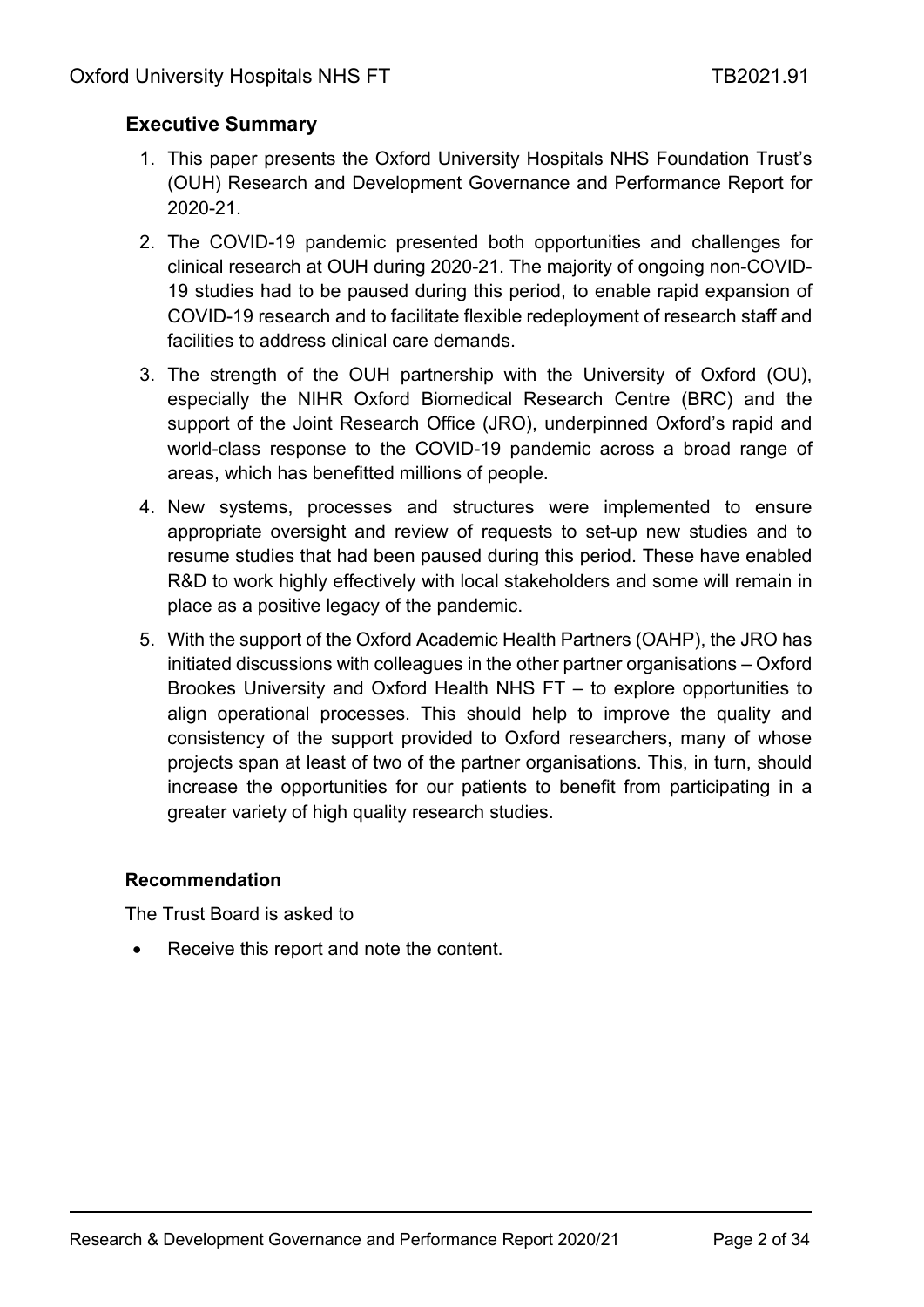## **Contents**

|                  | Research & Development Governance and Performance Report 2020/21  4       |  |
|------------------|---------------------------------------------------------------------------|--|
|                  | 1.                                                                        |  |
|                  |                                                                           |  |
| 2.               | Clinical Research Activity During the COVID-19 Pandemic 5                 |  |
|                  |                                                                           |  |
| 3.               | NIHR Oxford Biomedical Research Centre (Oxford BRC)  10                   |  |
|                  |                                                                           |  |
|                  |                                                                           |  |
|                  |                                                                           |  |
|                  |                                                                           |  |
| $\overline{4}$ . |                                                                           |  |
|                  |                                                                           |  |
|                  |                                                                           |  |
|                  |                                                                           |  |
|                  |                                                                           |  |
| 5.               |                                                                           |  |
|                  | Financial Position and activities for year ending 31st March 2021 19      |  |
|                  |                                                                           |  |
|                  |                                                                           |  |
| 6.               |                                                                           |  |
| 7.               |                                                                           |  |
| 8.               | APPENDIX A. COVID-19 research supported by the Oxford BRC 25              |  |
|                  | APPENDIX B. Other (non-COVID-19) research supported by the Oxford BRC  32 |  |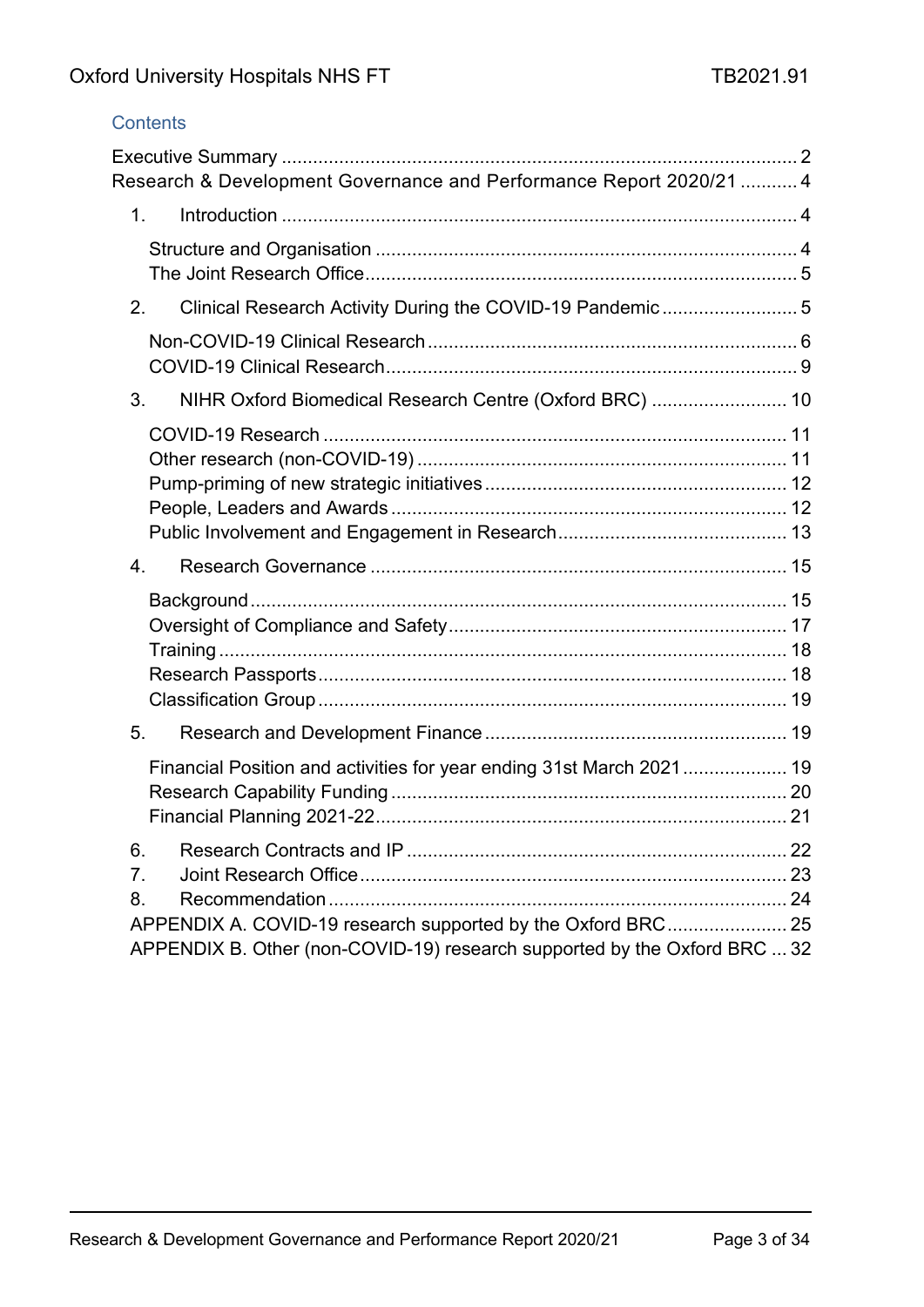# <span id="page-3-0"></span>**Research & Development Governance and Performance Report 2020/21**

### <span id="page-3-2"></span><span id="page-3-1"></span>**1. Introduction**

#### **Structure and Organisation**

- 1.1. Research and Development (R&D) is part of the Corporate Division of Oxford University Hospitals NHS Foundation Trust (OUH), reporting via the Director of R&D to the Trust's Chief Medical Officer, who is an Executive member of the OUH Board.
- 1.2. Within R&D there are specialist teams responsible for Governance, IP and contracts, Finance and BRC management.

Figure 1. OUH R&D Organogram



- 1.3. In addition to this annual report to the Trust Board, R&D provides formal reports to the following committees and boards:
	- Joint R&D Committee (JRDC) 4 times/year
	- Trust Management Executive (TME) 3 times/year
	- Strategic Partnership Board (SPB) 3 times/year
- 1.4. Two of these (the JRDC and SPB) are joint committees/boards between OUH and the University of Oxford (OU). The Trust's longstanding partnership with the University is fundamental to the delivery of high-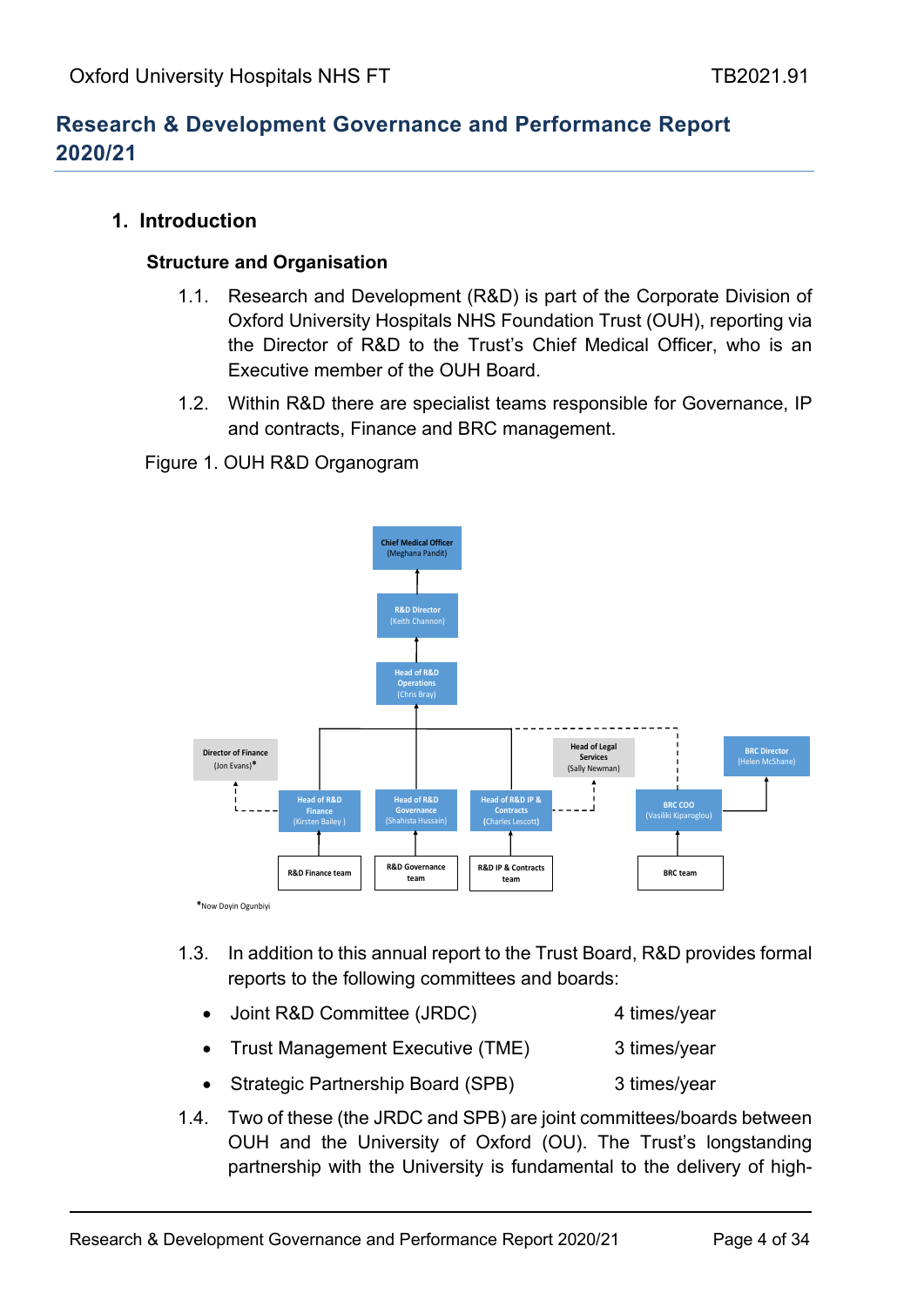quality research at the Trust. The University benefits from access to the Trust's patients and data to further its research, meanwhile the Trust's patients and staff benefit from the contributions of world-leading academic clinicians and the advances in diagnosis and treatment that stem from world-leading research. However, the organisations' different priorities, processes and systems mean that maintaining and developing these opportunities requires careful and active management.

- 1.5. A programme of work has been initiated with OU's Medical Sciences Division to update the basis for joint research work involving OUH clinical data, including governance, intellectual property (IP) and infrastructure aspects.
- 1.6. In the coming months OUH will also be working in close partnership with OU on preparing a bid which OUH will submit in the quinquennial competition for NIHR Clinical Research Facility designation and funding (2022-27).

## <span id="page-4-0"></span>**The Joint Research Office**

- 1.7. The OUH R&D teams are part of the Joint Research Office (JRO), a partnership with the University of Oxford established in 2011 to help deliver medical research in Oxford by improving communication and streamlining processes through shared knowledge and expertise between the University and the Trust. There are currently around 125 staff in the JRO, divided roughly 40:60 between the Trust's R&D teams and University teams. The JRO's Co-leads (one for the Trust and one for the University) meet regularly with the Heads of the seven JRO teams to oversee and develop this important relationship. The combined efforts of the JRO's teams play a critical role in underpinning the continued success of the NIHR Oxford Biomedical Research Centre (see [Section 3\)](#page-9-0). The JRO is overseen by the JRDC.
- 1.8. Further information about the activities of the JRO, including plans to work more closely with Oxford Health NHS Foundation Trust and Oxford Brookes University, is provided in **Section 7** of this report.

## <span id="page-4-1"></span>**2. Clinical Research Activity During the COVID-19 Pandemic**

2.1. The COVID-19 pandemic has dominated clinical research activity at OUH throughout 2020-21. The vast majority of ongoing non-COVID-19 studies were paused during this period, enabling COVID-19 research to expand rapidly, and to facilitate flexible redeployment of research staff and facilities to address clinical care demands. New systems and processes were put in place to assess requests to set-up new studies,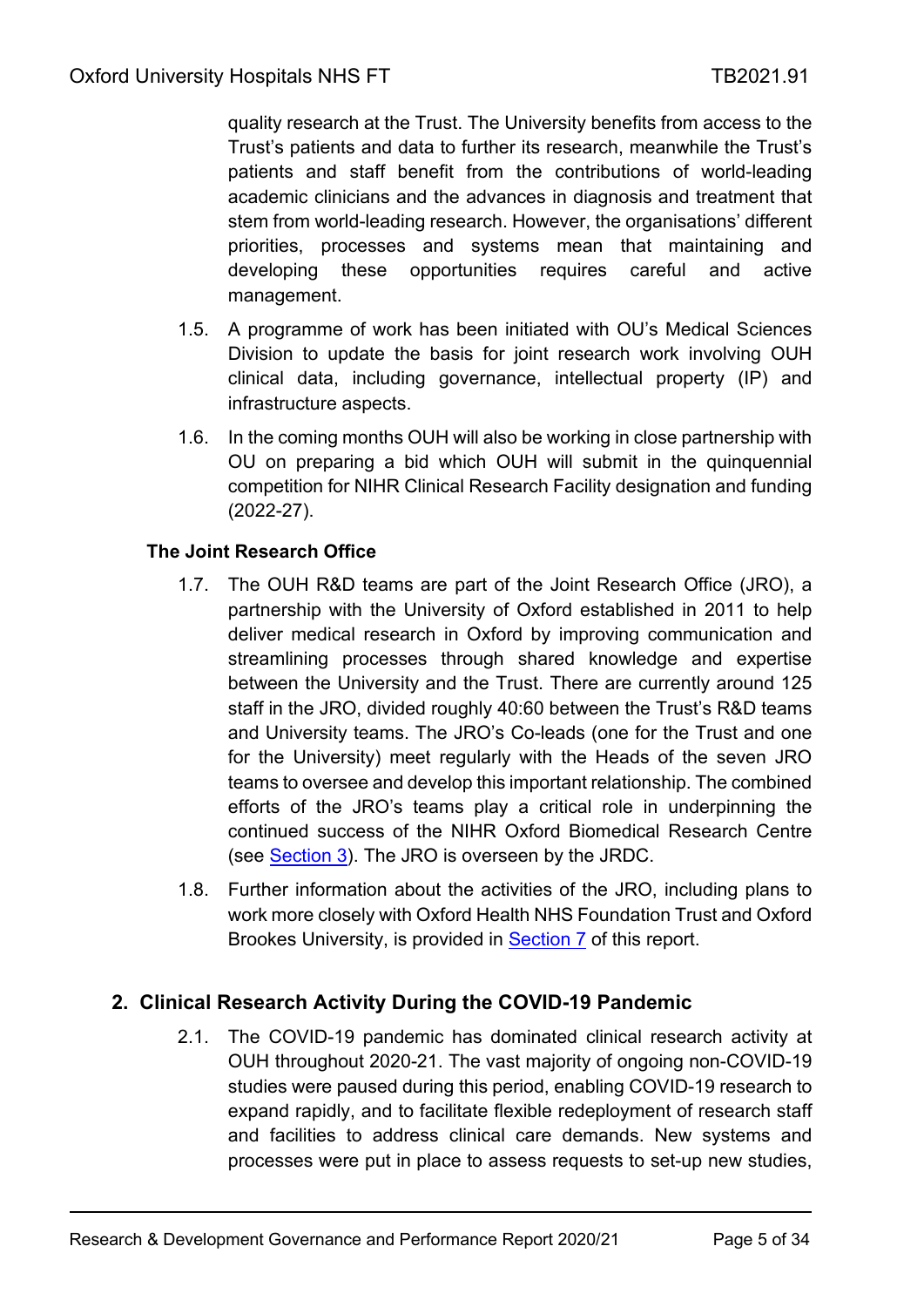including expedited processes to set-up urgent COVID-19 studies, and to resume studies that had been paused.

2.2. The *Studyline* research portfolio management system, developed at OUH and shared by OUH and OU (as well as the other four NHS Trusts in the Thames Valley and South Midlands Local Clinical Research Network (LCRN)), has been invaluable in helping track at study level the additional processes put in place during the pandemic as well as the production of regular management reports for review by key stakeholders.

### <span id="page-5-0"></span>**Non-COVID-19 Clinical Research**

2.3. The OUH plans for managing non-COVID-19 clinical research during the pandemic (summarised below) represent a practical approach that was consistent with the [Restart Framework](https://www.nihr.ac.uk/documents/restart-framework/24886) and subsequent [Guidance](https://www.nihr.ac.uk/documents/nihr-guidance-for-a-second-wave-of-covid-19-activity/25837) published by the NIHR. This included the formation of an Assessment & Prioritisation Panel (APP), whose members represented the key stakeholders locally, including Principal Investigators (PIs), research nurses, R&D, relevant Clinical Support Service Directorates, OU and the LCRN. The APP has met every 1-2 weeks since early June 2020, to enable rapid responses as well as effective decision making and communication.

| <b>Date</b>       | <b>Stage</b>                                                                                                                                                                                                                                                                                                                                                   |  |  |
|-------------------|----------------------------------------------------------------------------------------------------------------------------------------------------------------------------------------------------------------------------------------------------------------------------------------------------------------------------------------------------------------|--|--|
| 11 March 2020     | Escalation plan announced, along with notification of Stage<br>(prepare)                                                                                                                                                                                                                                                                                       |  |  |
| 17 March 2020     | Stage 2 (limit research activities)                                                                                                                                                                                                                                                                                                                            |  |  |
| 24 March 2020     | Stage 3 (essential research activity only)                                                                                                                                                                                                                                                                                                                     |  |  |
| 28 May 2020       | Resumption plan announced, with notification of Stage A (enabling<br>partial resumption of non-essential paused research)                                                                                                                                                                                                                                      |  |  |
| 16 September 2020 | Stage B (expedited pathway for resuming non-interventional studies)                                                                                                                                                                                                                                                                                            |  |  |
| 29 December 2021  | Temporary suspension of new approvals for resuming studies<br>$\bullet$<br>and for setting-up non-COVID-19 studies - necessitated by<br>'second wave' of OUH patients with COVID-19. Studies already<br>approved to continue during the pandemic able to active,<br>provided they still meet the necessary conditions, consistent with<br><b>NIHR Guidance</b> |  |  |
| 9 March 2021      | Removal of temporary restrictions introduced on 29 December                                                                                                                                                                                                                                                                                                    |  |  |

2.4. These plans were approved by OUH's Chief Medical Officer (CMO) and Director of R&D, who were also jointly responsible for deciding when to implement each stage and for communicating this to the PIs for the ~2200 active clinical research studies hosted by OUH. The design and timing of implementation of the OUH plans were aligned with parallel processes in the University of Oxford's Medical Sciences Division, whose staff are responsible for leading and/or running a high proportion of the clinical research hosted by OUH.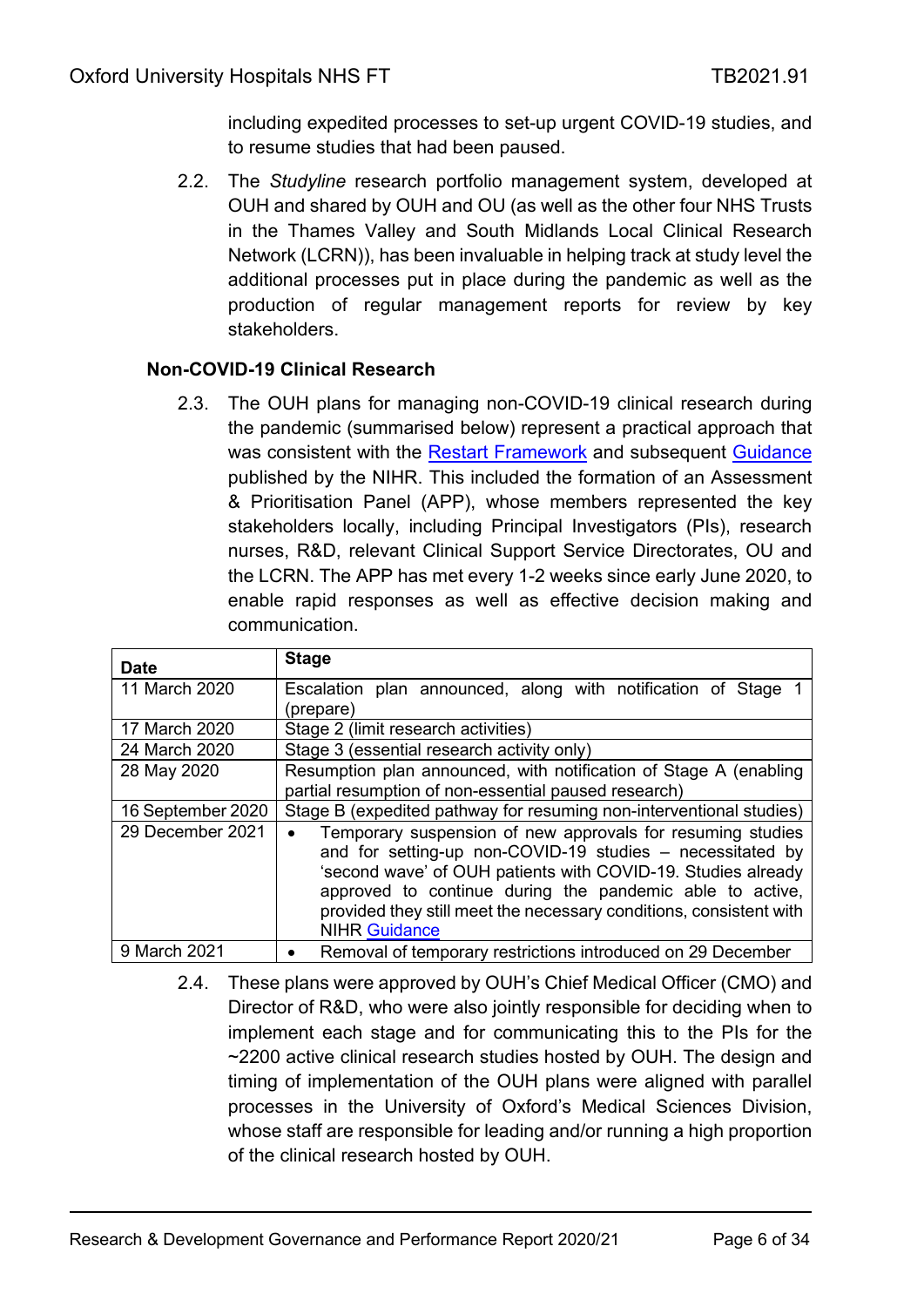- 2.5. Between 11 March 27 May 2020, a 3-stage escalation plan was followed to ensure OUH could deliver COVID-19 related clinical research as quickly and efficiently as possible, whilst continuing to provide clinical care for all of our patients, including those who may be participating in research studies. The only non-COVID-19 research active during Stage 3 was 190 studies where patient care was dependent on the research protocol.
- 2.6. On 28 May 2020, this was succeeded by a new staged plan to support the resumption or set-up of clinical research studies that had previously been considered to be non-essential, subject to specific conditions being met.
	- On moving to Stage A on 28 May 2020, PIs were able to request support to resume paused clinical research studies and to set-up new studies.
	- The move to Stage B on 16 September 2020 introduced an expedited pathway for PIs to resume non-interventional studies, which are generally lower risk and less demanding in terms of OUH support.
- 2.7. On 29 December 2020, due to the increase in COVID-19 cases, the consequent pressures on OUH's clinical services and the Government's Tier 4 restrictions, the decision was taken to pause all new non-COVID-19 clinical research activities – both the resumption of paused studies and the set-up of new studies – in order to reduce the number of hospital visits and clinical interactions between staff and research participants. Studies already approved to continue during the pandemic could however remain active, provided they still met the necessary conditions. This temporary restriction was lifted on 9 March 2021.
- 2.8. Since OUH moved to Stage A on 28 May 2020, the Assessment & Prioritisation Panel has supported requests from PIs to resume activity for an additional 516 studies which had been paused on 24 March 2020 (Figure 2a). The total number of resumed non-COVID-19 clinical research studies on 31 March 2021 (the end of the period covered by this report) was 706. By the same date the APP had also supported a total of 283 requests to set-up new non-COVID-19 studies (Figure 2b).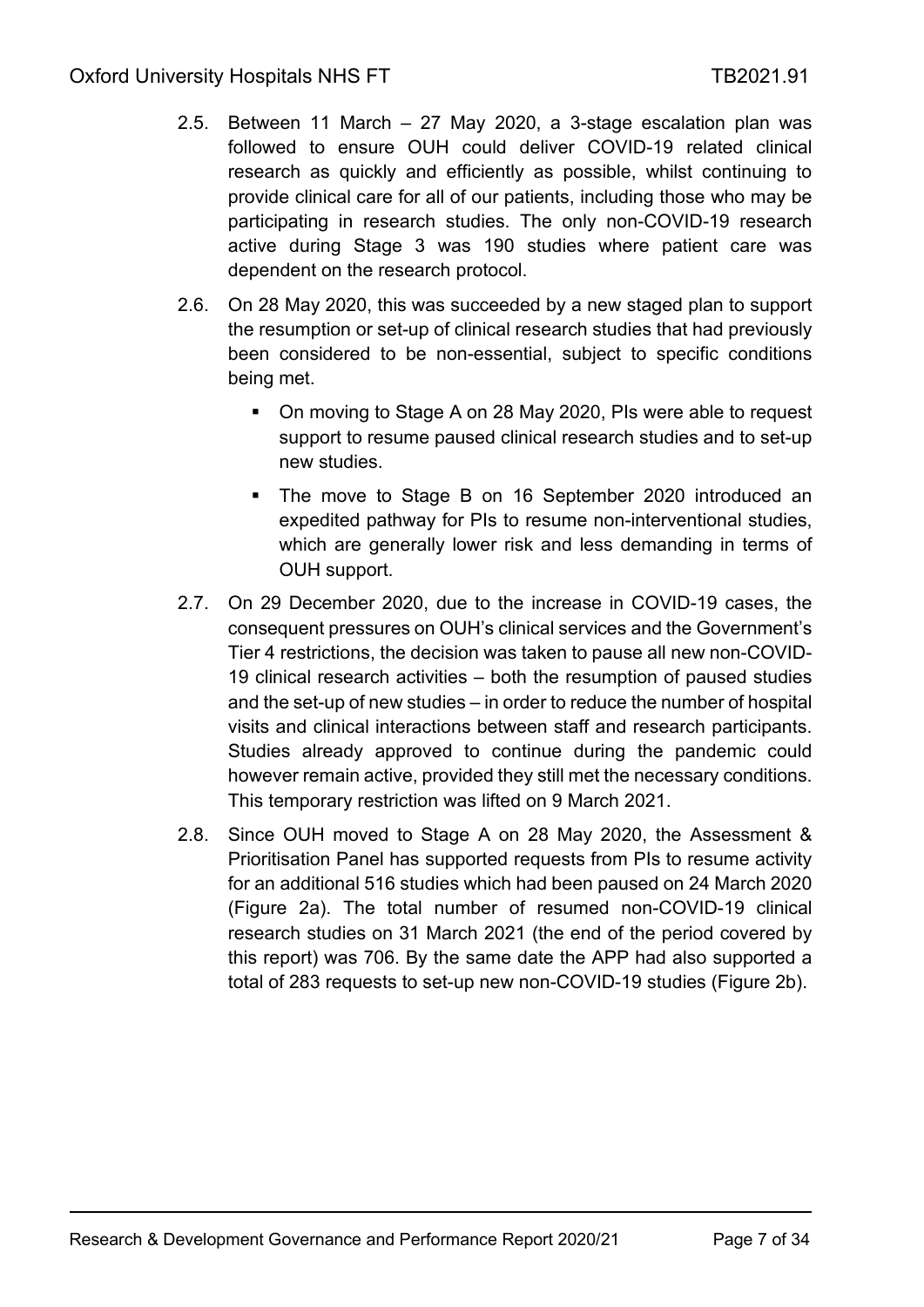Figure 2a. Resumption of non-COVID-19 clinical research studies – for recruitment and/or follow-up



Figure 2b. New non-COVID-19 clinical research studies approved for set-up



- all new clinical research activities were paused between 29 December – 9 March 2021

2.9. PIs' requests to resume paused studies, or to set-up new non-COVID- studies were initially reviewed by one of eight Local Research Oversight Groups (LROGs), which represent the most research-active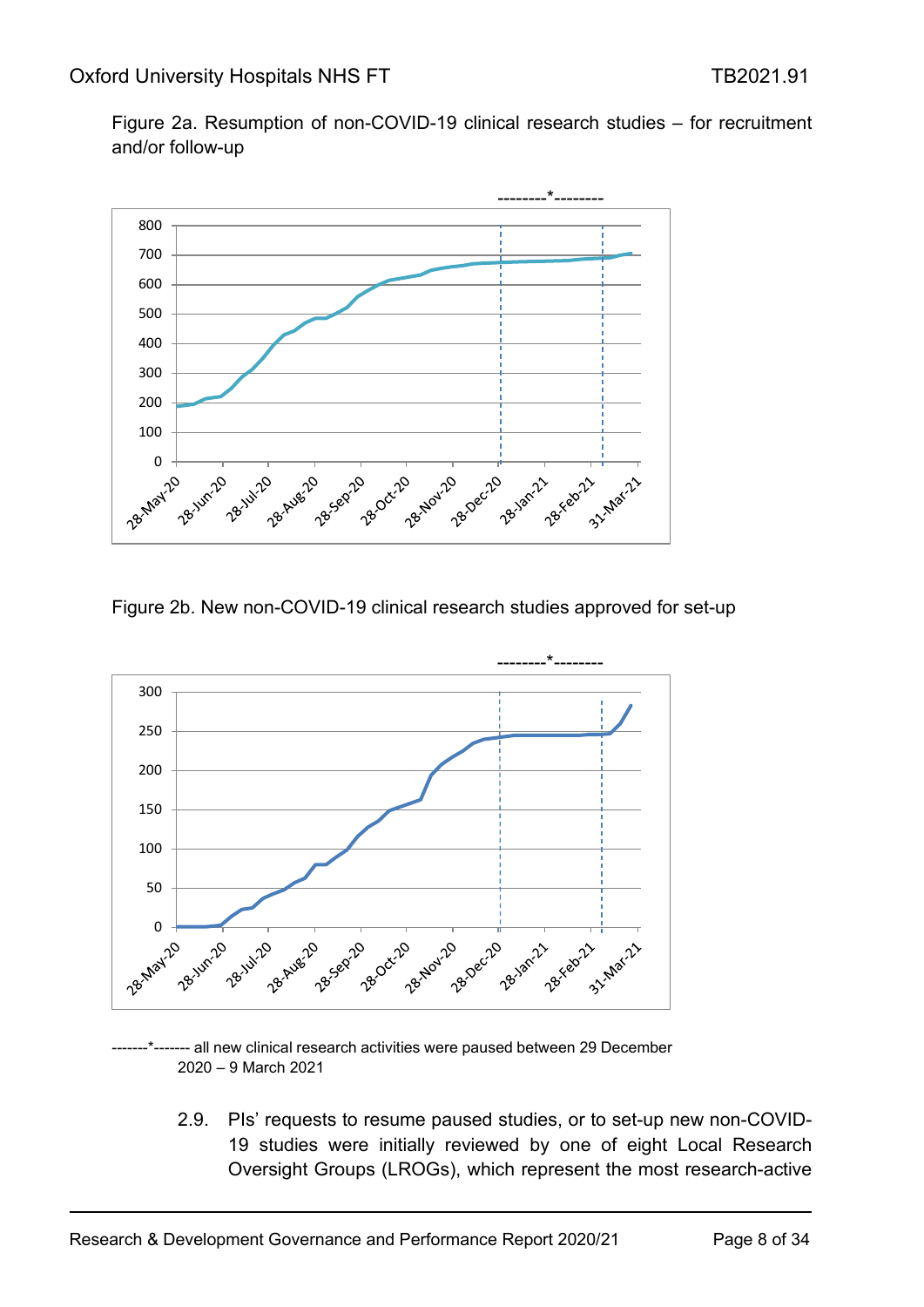areas at OUH. Six of these LROGs were set-up from scratch after the start of Stage A. Each LROG is chaired by a PI from that area and its members include other PIs, representatives from OU and from the LCRN. The LROGs were responsible for confirming that the preconditions for resuming research during the pandemic have been met and that they consider the research to be a priority. Once approved by the LROG, requests were forwarded to the APP for final review and sign-off.

2.10. The LROGs and APP have proven to be highly effective. There is considerable enthusiasm for them to continue to operate after their role in managing research during the pandemic has ended, but their remit will be amended to enhance the model for coordinating and supporting research across OUH under more normal conditions.

### <span id="page-8-0"></span>**COVID-19 Clinical Research**

- 2.11. 69 COVID-19 clinical research studies had been approved to take place at OUH by the end of March 2021. 33 of these are sponsored by OU and four by OUH. 26 were on the UK Government list of [Urgent Public](https://www.nihr.ac.uk/covid-studies/)  [Health \(UPH\) studies](https://www.nihr.ac.uk/covid-studies/) and 43 were 'local priority studies'. 47 were new studies, that have been set-up from scratch since March 2020. The other 22 were pre-existing studies that had been amended to address COVID-19 research questions or, in a few cases, were essential to support the delivery of COVID-19 research. Examples of these studies are included in [Section 3](#page-10-0) and a complete list is available online [here.](https://www.ouh.nhs.uk/research/projects/covid-19/documents/oxford-summary-covid-19-studies.pdf)
- 2.12. More than 5000 participants were recruited to these studies at OUH during 2020-21 (with some patients being recruited into more than one study). This included 400 patients recruited to RECOVERY, the largest randomised controlled trial of potential COVID-19 treatments in the world, which has made a series of significant discoveries that have helped save many lives around the world during the pandemic. One of the keys to the success of RECOVERY was the speed with which it was set-up at the start of the pandemic (see Fig. 3). Joint Research Office teams played a significant role in this achievement – the study sponsor is OU and OUH was the first site to complete set-up activities (on 18 March 2020) and recruited the first participant the next day.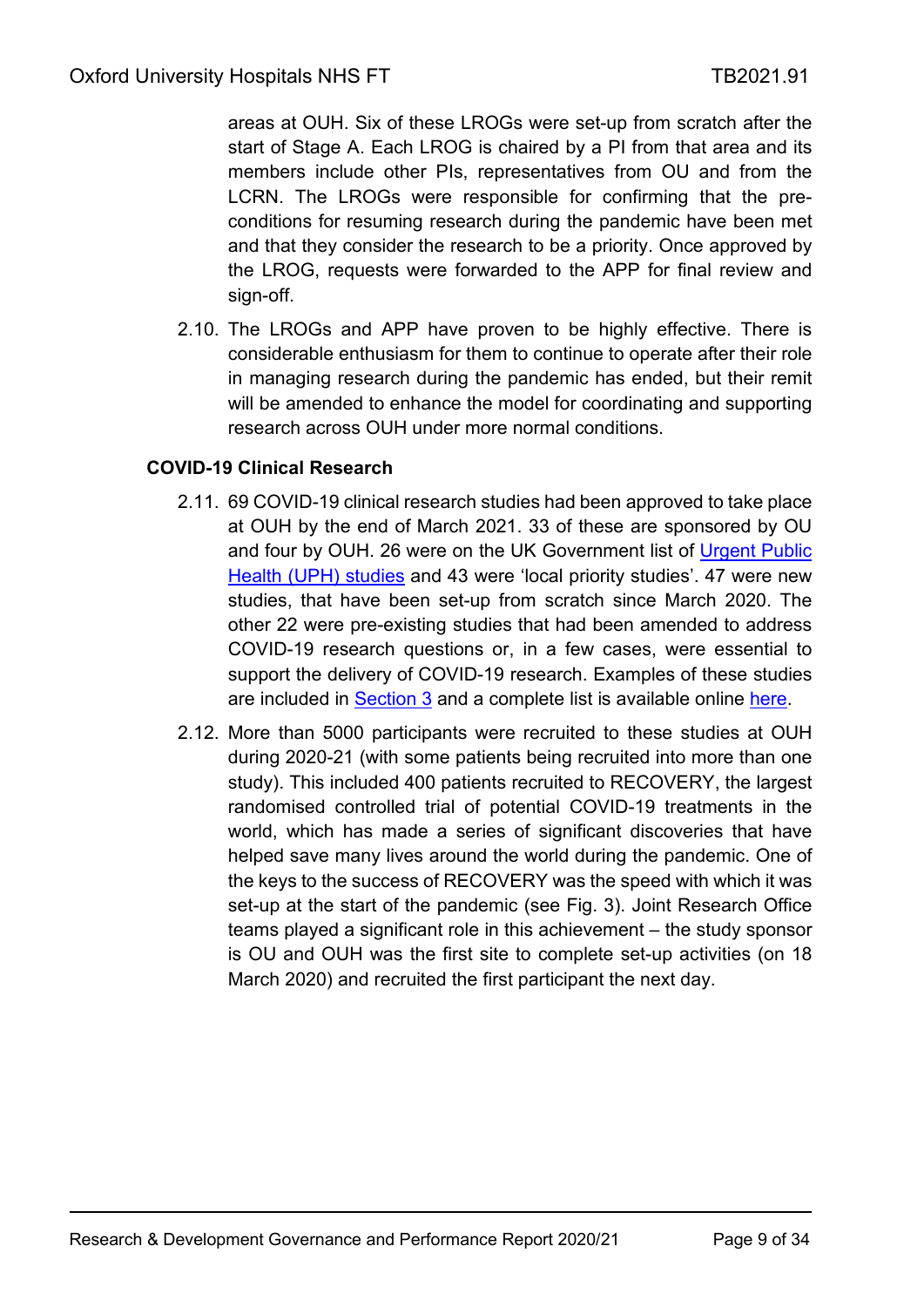#### Figure 3. RECOVERY Trial set-up timeline



2.13. All COVID-19 studies which involve OUH patients and/or staff have been reviewed and approved by the OUH/OU COVID-19 Clinical Research Review Group (CRRG). The remit of this group is to ensure the portfolio of COVID-19 studies (including Long-COVID studies) at OUH is complementary, that resources are used efficiently and that any local priority studies do not impede OUH's commitment to running UPH studies. The CRRG has met weekly since the start of the pandemic. It is co-chaired by the Director of R&D and the Director of the NIHR Oxford BRC. Other members include research nurse managers, R&D and senior clinicians who are actively involved in research as well as patient care in the most relevant parts of OUH (ED, ICU and respiratory).

### <span id="page-9-0"></span>**3. NIHR Oxford Biomedical Research Centre (Oxford BRC)**

- 3.1. The 20 NIHR BRCs in England, including the Oxford BRC, have been awarded an eight-month costed extension, to 30 November 2022. The competition for the next round of BRC designation and funding, from 2022-2027, is expected to be launched in early 2021-22. Preparations for the next Oxford BRC bid are underway. The prospective themes have already been identified and an internal OUH/University of Oxford competition has been run, with PIs being asked to submit a Pre-Qualifying Questionnaire (PQQ). The Oxford BRC will be working closely with colleagues from the Oxford Health BRC, with frequent oversight from the Board of the Oxford Academic Health Partners (OAHP), to ensure their renewal bids are complementary but distinct. A series of joint workshops have been held online to facilitate and promote collaboration in specific area.
- 3.2. The 20 Oxford BRC themes have published 931 papers in 2020/21 in peer-reviewed journals, including *Nature*, *Nature Genetics*, *The Lancet*, *BMJ* and *New England Journal of Medicine*.
- 3.3. The Oxford BRC includes 21 NIHR Senior Investigators, 24 NIHR Emeritus Senior Investigators, 202 NIHR Investigators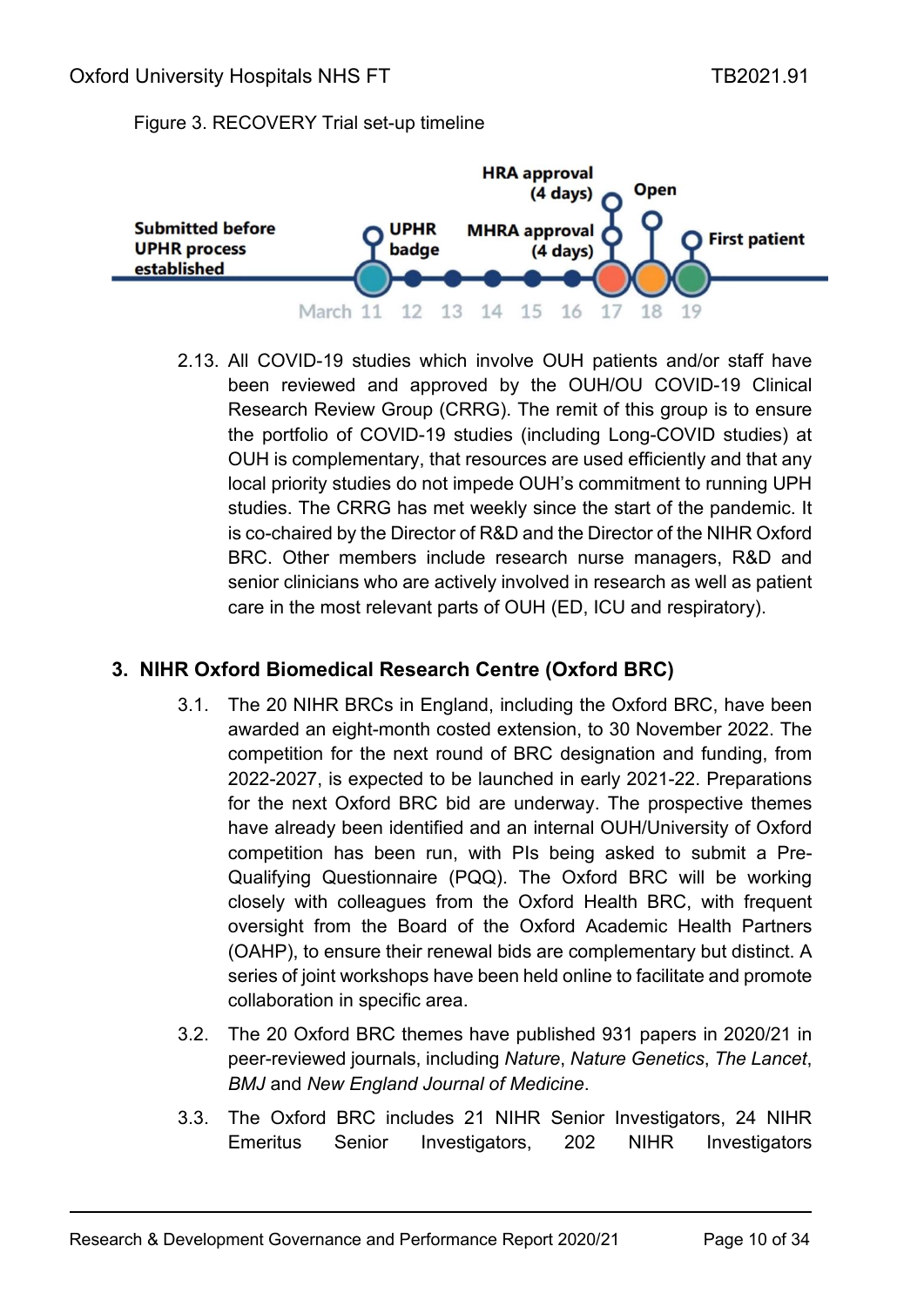funded/supported by the BRC, 378 NIHR Associates and 27 NIHR Academy Members with specific BRC funding.

3.4. During 2020/21 the NIHR Oxford BRC attracted more than £330m of external funding, representing a leverage ratio of nearly 14-fold. This includes over £114m from research councils; more than £40m from research charities; £43m from the DHSC and NIHR; £50m from other non-commercial sources; £58m from industry collaborative and £24m from industry contracts.

## <span id="page-10-0"></span>**COVID-19 Research**

- 3.5. The Oxford BRC, supported by the Joint Research Office teams, has been at the forefront of Oxford's – and the UK's - rapid response to the COVID-19 pandemic across a broad range of areas, working in close partnership with OUH and OU to deliver translational research with global impact. Twelve of the 26 OUH-hosted nationally prioritised Urgent Public Health studies were sponsored by OU and some 4,300 patients were recruited into them. In many cases, the Oxford BRC provided the enabling infrastructure that facilitated and expedited this research. Early repurposing of contingency funding for 2020-21 allowed the Oxford BRC to provide crucial COVID-19 pump-priming funding, prior to projects securing external funding. The Oxford BRC has published more than 150 articles on COVID-19 that have been cited more than 23,365 times.
- 3.6. COVID-19 studies supported by the Oxford BRC that have had 'World-Class Impact' (one of OUH's five Strategic Themes) include the RECOVERY trial, the Oxford Vaccine Trial and related studies, staff testing studies and Long-COVID studies. Examples of these are provided, along with summary descriptions, in [Appendix A.](#page-24-0)

### <span id="page-10-1"></span>**Other research (non-COVID-19)**

3.7. Whilst COVID-19 has attracted most attention during 2020-21, there has also been a large number of other diverse research advances which have been led or enabled by the Oxford BRC. These include improvements in the diagnosis of several cancers and of Parkinson's disease, the development of a new malaria vaccine, a better understanding of the genetic basis of hypertrophic cardiomyopathy and of motor neuropathy, and the development of a machine learning algorithm that could help identify hospitalised patients requiring intensive care. Further information about these and other research studies are provided in [Appendix B.](#page-31-0)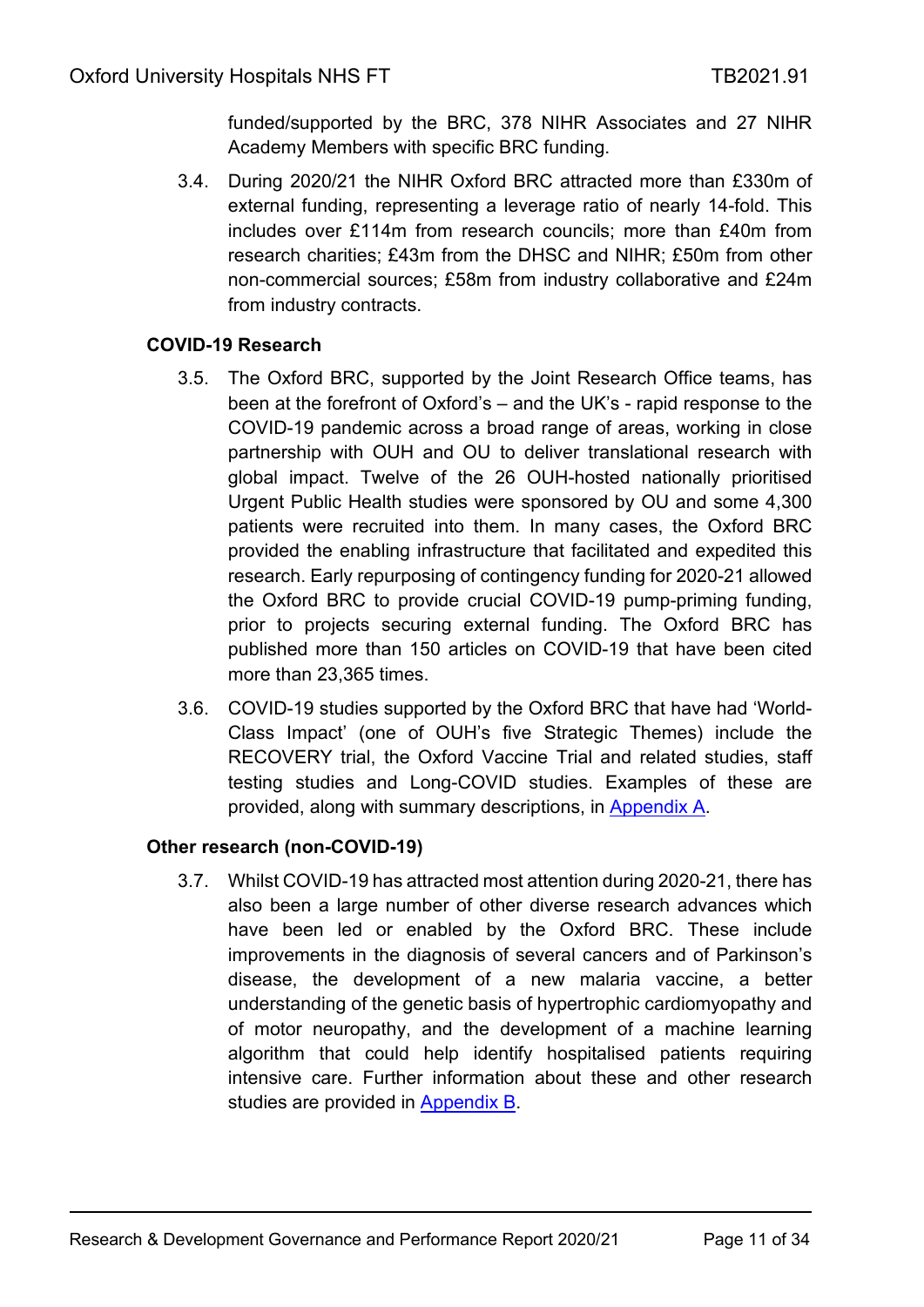### <span id="page-11-2"></span><span id="page-11-0"></span>**[Pump-priming of new strategic initiatives](https://oxfordbrc.nihr.ac.uk/eight-brc-projects-get-rcf-funding/)**

- 3.8. Following a competitive call overseen by the Oxford BRC Steering Committee, [eight proposals,](https://oxfordbrc.nihr.ac.uk/eight-brc-projects-get-rcf-funding/) many covering a number of themes, have been awarded Research Capability Funding (RCF), to take forward key areas of research:
	- Developing a research centre devoted to urgent and acute care
	- The creation of a state-of-the-art imaging centre
	- The creation of a new cell and gene therapy centre
	- Developing a new model for neurological MRI that improving the linkage between research and clinical practice
	- Expanding the number of endoscopy patients taking part in research
	- Developing a nursing, midwifery and allied health professional clinical academic pathway
	- Developing a new informatics infrastructure to investigate how major bleeding is treated
	- Developing new cancer treatments based on 'liquid biopsies'.

Oxford BRC Director Prof Helen McShane said the funding was used "*to look ahead to where we want to be as a BRC in the coming years and pump-prime strategic new initiatives that will help us to transition to the next round of NIHR funding for BRCs*."

As part of one of these projects, the Oxford BRC has appointed four Nursing, Midwifery and Allied Health Professionals (NMAHPs) to take part in a [pilot programme](https://oxfordbrc.nihr.ac.uk/nursing-midwifery-and-allied-health-professionals-appointed-to-new-research-training-programme/) to develop their research skills and knowledge.

Further information about RCF is provided in [Section](#page-19-0) 6 of this report.

### <span id="page-11-1"></span>**People, Leaders and Awards**

- 3.9. Four academics supported by the Oxford BRC were named as NIHR [Senior Investigators](https://oxfordbrc.nihr.ac.uk/oxford-academics-named-nihr-senior-investigators/) in March 2021. They are:
	- Prof Peter McCulloch, of the Nuffield Department of Surgical Science, who founded the QRSTU research group, dedicated to studies of quality and safety interventions in surgery
	- Prof John Powell, of the Nuffield Department of Primary Care Health Sciences, who advises NICE on the safe adoption of surgical and other interventional procedures.
	- Prof Jonathan Rees, of the Nuffield Department of Orthopaedics, Rheumatology and Musculoskeletal Sciences, whose research is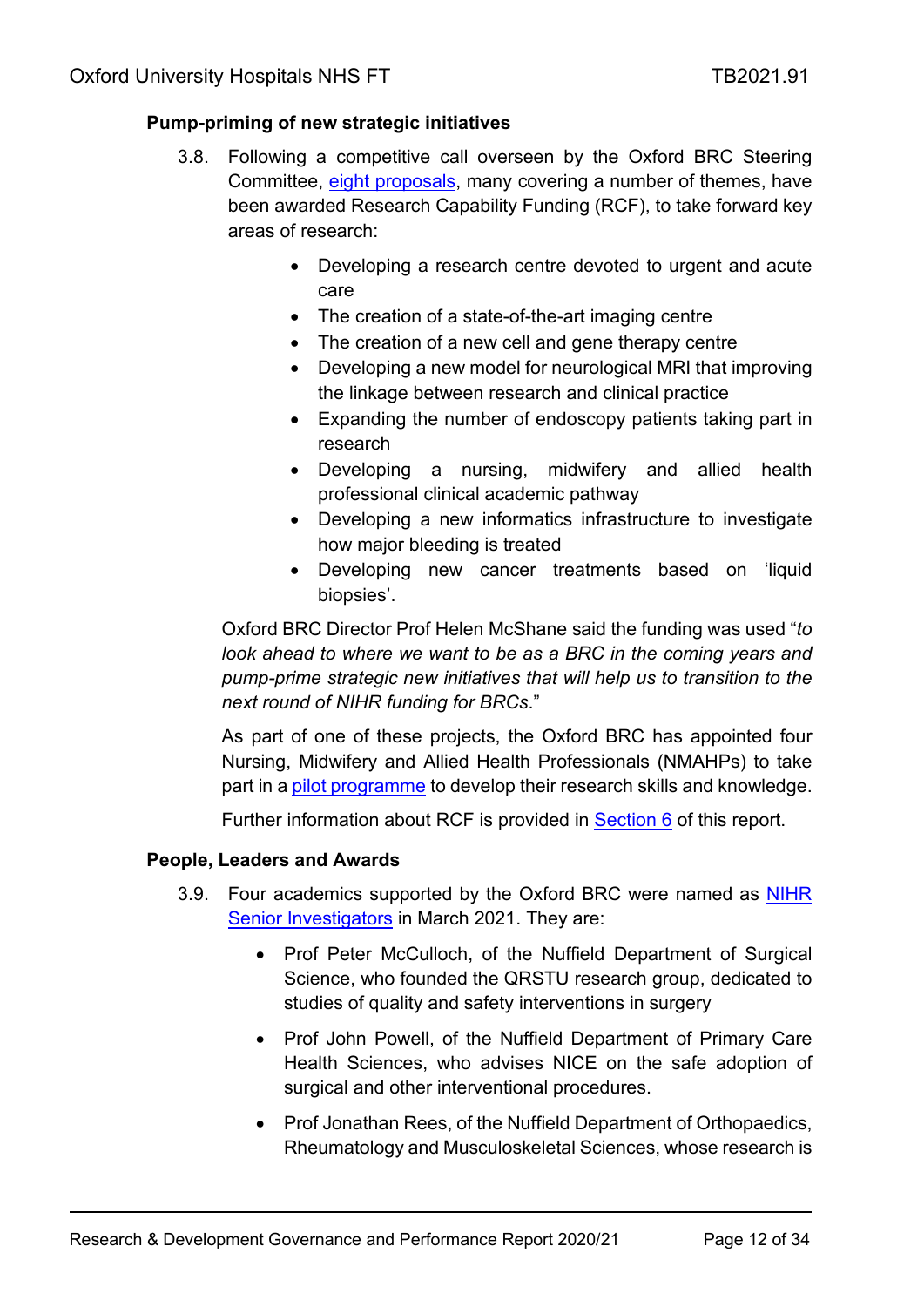focused on improving orthopaedic patient outcomes and treatment delivery.

- Prof Matthew Snape, of the Department of Paediatrics and Oxford Vaccine Group, whose research focuses principally on vaccines against meningococcal, pneumococcal, influenza, RSV and Ebola virus disease.
- 3.10. The Oxford BRC and local NIHR partners announced the appointment of [seven new Senior Research Fellows,](https://oxfordbrc.nihr.ac.uk/seven-new-senior-fellows-named/) the second cohort of emerging research leaders to receive the accolade.

Those named from the Oxford BRC were:

- Sarosh Irani, associate professor and honorary consultant neurologist specialising in autoantibody-mediated diseases of the central nervous system.
- Graham Collins, a consultant haematologist and OUH lymphoma lead. He is chair of the National Cancer Research Institute Hodgkin Lymphoma Study Group.
- Bethan Psaila, a Cancer Research UK Advanced Clinical Scientist working on megakaryocyte/platelet biology and bone marrow fibrosis in cancer.
- Helen Dakin, a senior researcher in the Health Economics Research Centre.

## <span id="page-12-0"></span>**Public Involvement and Engagement in Research**

- 3.11. A travelling NIHR photography exhibition [showcasing ground-breaking](https://oxfordbrc.nihr.ac.uk/research-photography-exhibition-moves-to-didcot/)  [NHS research](https://oxfordbrc.nihr.ac.uk/research-photography-exhibition-moves-to-didcot/) taking place across the Thames Valley has visited Oxford city centre, Didcot, Newbury and the John Radcliffe Hospital. 'The Body Unlocked: How Research is Changing Lives' aims to engage with members of the public to encourage greater participation in research.
- 3.12. During the pandemic, the BRC has been unable to host its regular faceto-face public talks. It has, however, organised a number of successful public talks online:
	- In June 2020, Prof Sir Martin Landray explained the background [to the RECOVERY Trial](https://www.youtube.com/watch?v=llf3R6GqeIQ) and the latest developments. Watched live by 220 people, the talk has been seen over 2,000 times since.
	- In July 2020, Prof Sir Andrew Pollard discussed the [development](https://www.youtube.com/watch?app=desktop&v=ISIt0pC5Vio)  [of the Oxford](https://www.youtube.com/watch?app=desktop&v=ISIt0pC5Vio) vaccine the progress the trial was making. The talk was watched live by around 600 people and the video has subsequently been viewed nearly 5,500 times.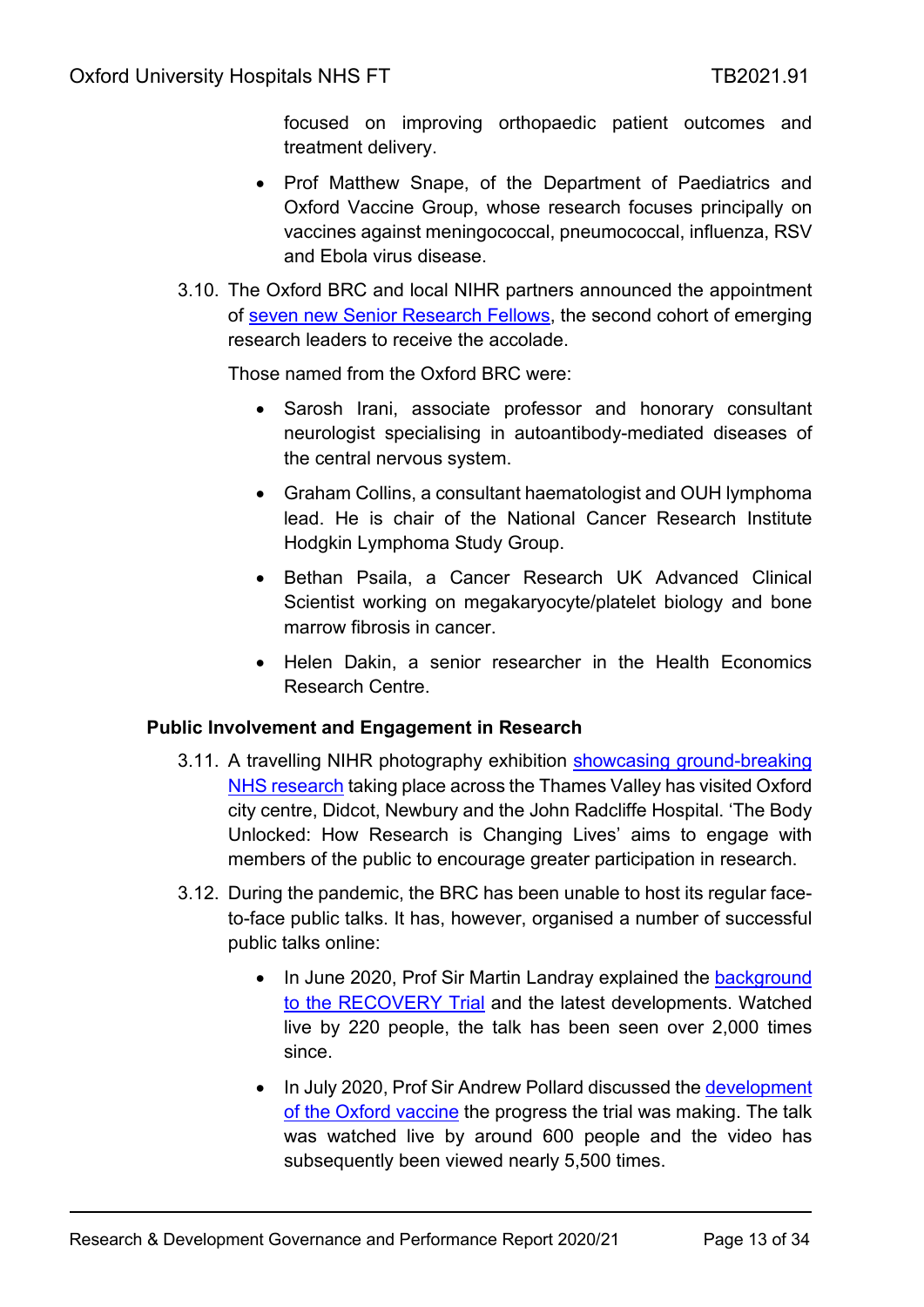- On 19 November 2020, Prof Julia Hippisley-Cox spoke about her research into [risk prediction models for a range of diseases,](https://www.youtube.com/watch?app=desktop&v=2fuc_mjckOY) including COVID-19, and how they can be used to improve healthcare. The video has been viewed more than 500 times.
- On 16 March 2021, Prof Mona Bafadhel outlined her STOIC [Study,](https://oxfordbrc.nihr.ac.uk/common-asthma-treatment-reduces-need-for-hospitalisation-in-covid-19-patients-study-suggests/?highlight=budesonide%20Bafadhel) on treatment with budesonide to reduce hospitalisation for COVID-19. [The video of her talk](https://www.youtube.com/watch?app=desktop&v=cEJsKeHobMU) has been viewed over 5,500 times.
- On 22 March 2021, the Oxford BRC hosted a panel discussion: Clinical academic career pathways for nurses, midwives and allied health professionals, chaired by Dr Helen Walthall, OUH's Director of Nursing and Midwifery Research and Innovation. A recording of the discussion is available [here.](https://www.youtube.com/watch?app=desktop&v=NjtlvbJ_MZI)

The BRC also worked with other parts of the local NIHR infrastructure to organise a series of online talks as part of the Oxford IF science and ideas festival. Talks cover topics such as diabetes, sleep and metabolism, endometriosis, childhood anxiety and weight loss.

- 3.13. The Oxford BRC held a series of PPIE webinars between November 2020 and March 2021 aimed at patient and public involvement volunteers. Topics included why [qualitative research](https://www.youtube.com/watch?app=desktop&v=LN9ZGItvPRE) matters for healthcare; [an introduction](https://www.youtube.com/watch?app=desktop&v=syeTE10H73w) to finding and reading a health research paper; and [statistics](https://www.youtube.com/watch?app=desktop&v=Y2EntiTLq_k) in health and medical research.
- 3.14. The Oxford BRC has been working with a group that includes teenagers, young adults, carers and people from black, Asian and minority ethnic communities to inform a new patient and public involvement and engagement (PPIE) strategy, with a particular focus on [making health research accessible.](https://oxfordbrc.nihr.ac.uk/getting-involved-with-the-oxford-biomedical-research-centre/)
- 3.15. A PPIE lead was recruited to sit within the central BRC management team. This cross-cutting role works closely with the existing PPI staff in the Partnerships for Health, Wealth and Innovation Theme and with the patient representative on the Steering Committee, as well as liaising with individual themes to identify those where more PPI support is needed.

It was also decided that there would be a closer working relationship with the Health Economics Research Centre, whose researchers will work with themes that would benefit from a greater health economics analysis.

3.16. The local health research comms network has begun delivering regular media and social media training to researchers from partner organisations. The Oxford BRC communications manager and his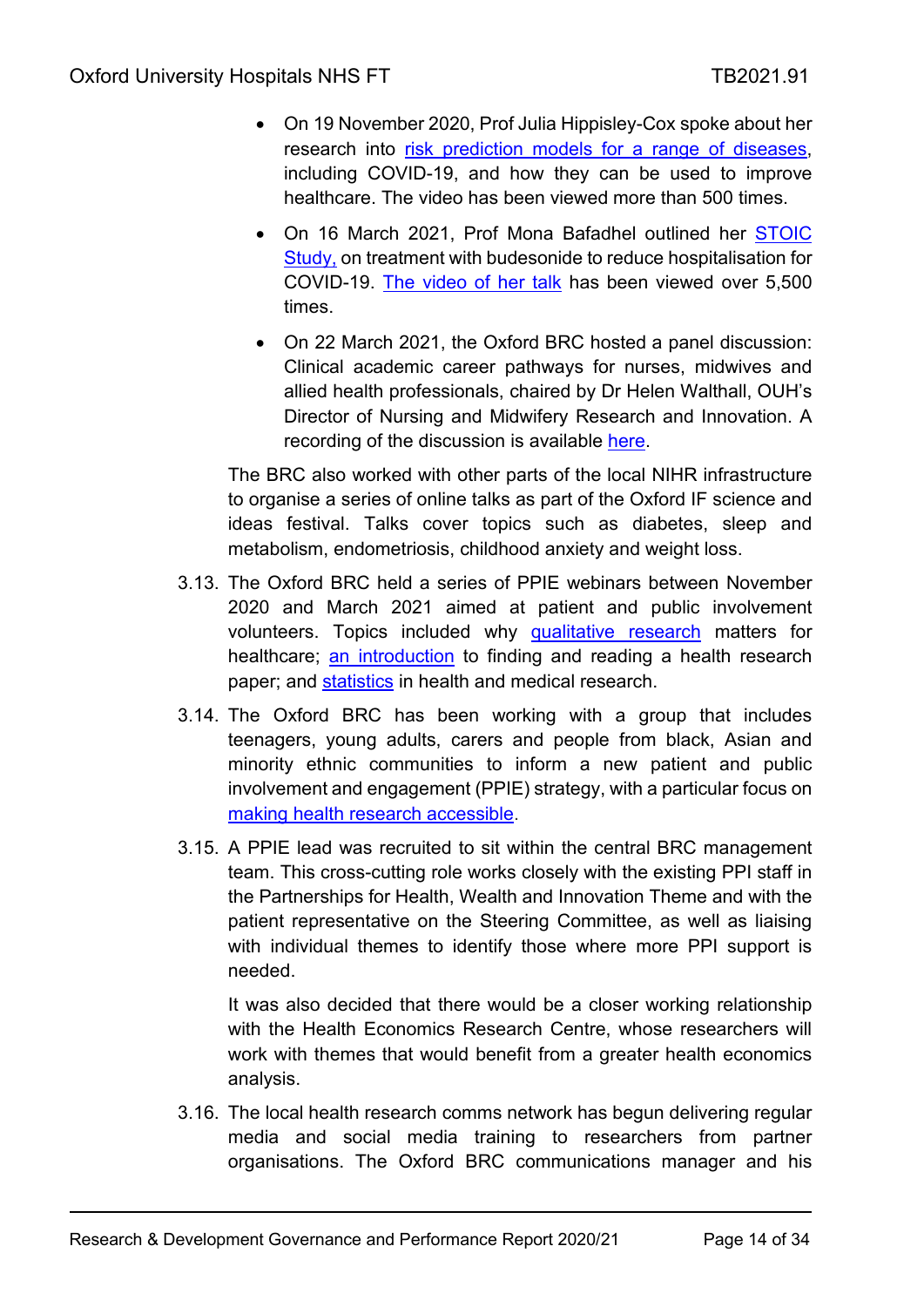LCRN counterpart have delivered three free online sessions, attended by a total of around 50 people. Further sessions are planned throughout 2021.

3.17. Twenty-five early and mid-career researchers and health professionals have embarked on a six-month course to give them the skills to become effective leaders in the future. The Next Generation Leaders [Programme](https://oxfordbrc.nihr.ac.uk/brc-training-course-prepares-future-healthcare-research-leaders/) is commissioned and designed by the Oxford BRC Training and Education team. This is the second such leadership programme that the Oxford BRC has organised.

Following an external audit, the Oxford BRC has again been successfully [certified](https://oxfordbrc.nihr.ac.uk/oxford-brc-again-achieves-iso-9001-audit-success/) to the internationally recognised ISO 9001:2015 standard.

## <span id="page-14-1"></span><span id="page-14-0"></span>**4. Research Governance**

### **Background**

- 4.1. Research governance refers to the framework in OUH to manage the research process from end to end, to ensure that research is undertaken in a safe, appropriate and ethical manner, in accordance with national guidance and applicable laws to ensure that maximum benefit is derived from research for public and patients. Compliance with the legislation is overseen nationally by the Health Research Authority. This includes:
- 4.1.1 UK Policy Framework for Health and Social Care 2017 The UK policy framework sets out principles of good practice in the management and conduct of health and social care research that take account of legal requirements and other standards.
- 4.1.2 Good Clinical Practice (GCP) GCP is a set of internationally recognised ethical and scientific quality requirements for designing, conducting, recording and reporting research that involves human participation. Compliance provides public assurance that the rights, safety and wellbeing of participants are respected and protected, and that the data generated are credible and accurate.
- 4.1.3 EU Directives *The EU Clinical Trials Directive (EUCTD – 2001/20/EC)*  sets out how clinical trials investigating the safety or efficacy of a medicinal product in humans must be conducted. It includes medicinal trials with healthy volunteers and small scale or pilot studies. *The Good Clinical Practice (GCP) Directive (2005/28/EC)* supplements the EUCTD, strengthening the legal basis for requiring member states to comply with the principles and guidelines of good clinical practice. After leaving the EU the UK implemented the EUCTD (which will become an EU Regulation from 2022), into domestic legislation. This is still the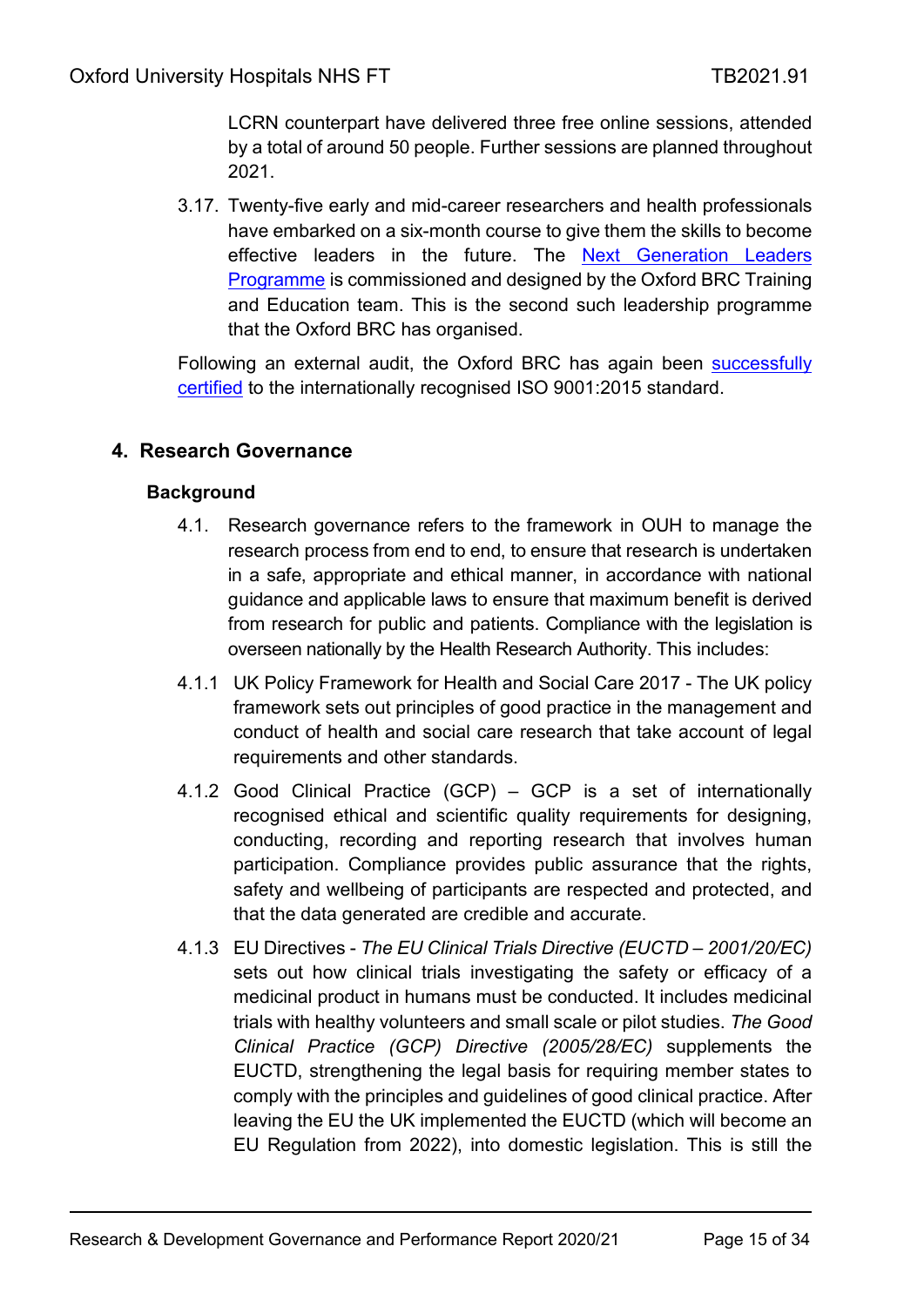case, although the UK government is consulting about making changes in the future.

- 4.1.4 Medicines for Human Use (Clinical Trials) Regulations The EUCTD was implemented into UK law in May 2004, as the Medicines for Human Use (Clinical Trials) Regulations 2004, and has since been amended (2006a, 2006b, 2008).
- 4.1.5 Human Tissue Act The Human Tissue Act 2004 repealed and replaced the Human Tissue Act 1961, the Anatomy Act 1984 and the Human Organ Transplants Act 1989 as they related to England and Wales, and the corresponding orders in Northern Ireland. The Human Tissue Authority regulates the removal, storage, use and disposal of human bodies, organs and tissue.
- 4.1.6 Declaration of Helsinki The Declaration of Helsinki was developed by the World Medical Association as 'a statement of ethical principles for medical research involving human subjects, including research on identifiable human material and data' (Para 1, Declaration of Helsinki).
- 4.1.7 General Data Protection Regulation (GDPR) Most clinical research requires the processing and/or storage of personal and sensitive information. The General Data Protection Regulation (GDPR) legislates for the control and protection of personal information relating to living individuals including both facts and opinions about the individual.
- 4.1.8 Mental Capacity Act Research studies involving adults aged 16 or over who lack capacity must comply with the Mental Capacity Act 2005. This includes persons with dementia, learning disabilities, mental health problems, stroke or head injuries who may lack capacity to make certain decisions, including consenting to participate in a research study. The act does not apply to studies falling under the Clinical Trials Regulations (CTIMPs).
- 4.1.9 OUH Frameworks for R&D Governance, Training and Monitoring Locally, clinical research is governed by a number of OUH Trust policies:
	- Safety Reporting in Clinical Research
	- Sponsorship of Clinical Research Studies
	- Trust Management Approval for Clinical Research
	- Monitoring and Audit of Research Studies
	- Research Passports, Honorary Research Contracts and Letters of Access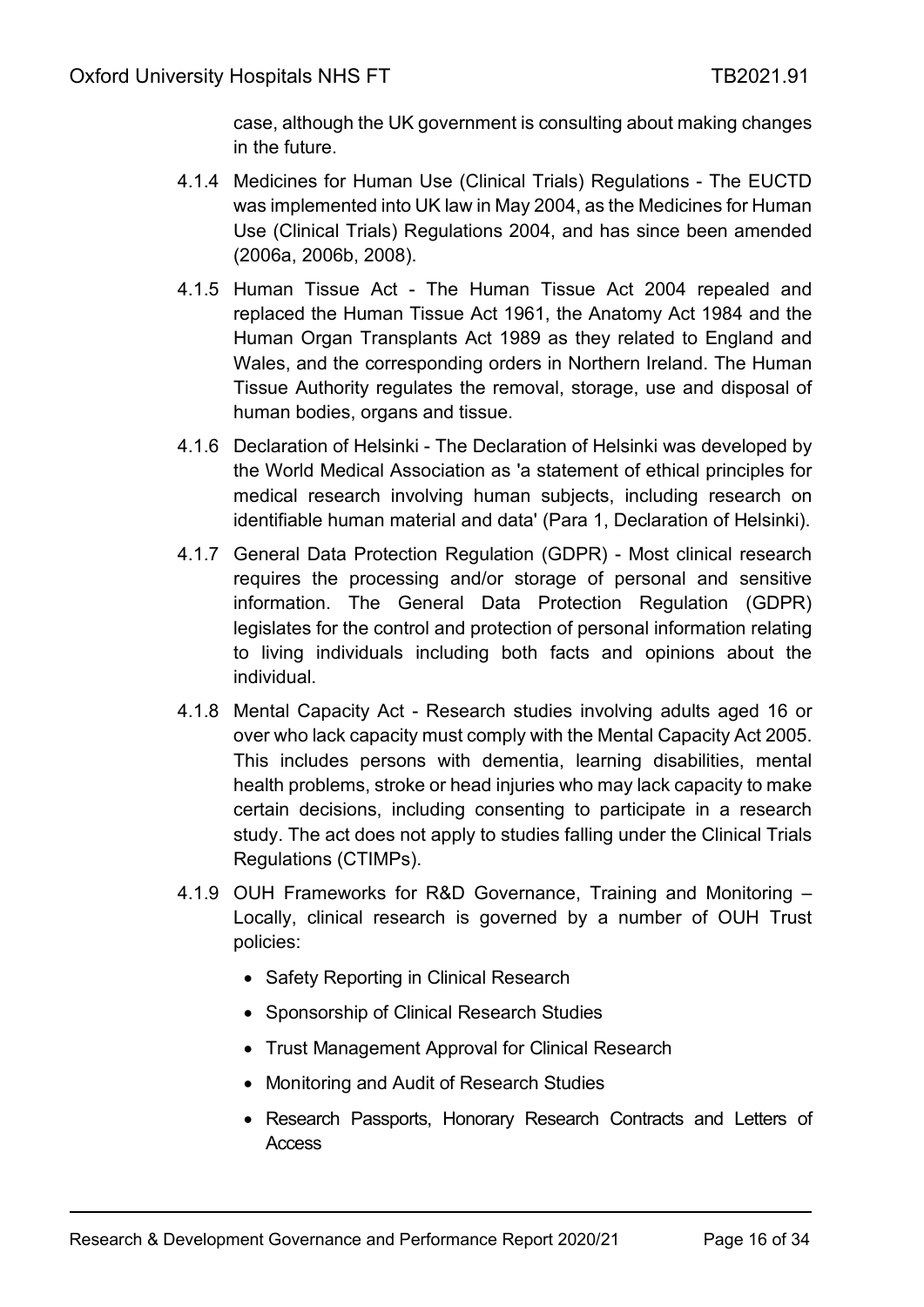- Management of Intellectual Property
- Integrity in Research
- Consent for use of clinical samples and data in research

These policies are underpinned by a suite of Standard Operating Procedures (SOPs) within R&D. Policies and SOPs are updated in response to national and local developments. The Governance team conducts a wide variety of activities, which are summarised in Sections 4.2 – 4.6. As indicated, many of these involve working in close collaboration with their OU colleagues in the JRO's Clinical Trials Research Governance team.

#### <span id="page-16-0"></span>**Oversight of Compliance and Safety**

- 4.2. GCP Monitoring the purpose of monitoring is to ensure that the safety of participants is assured; that the trial results will be credible and accurate and that the trial is conducted in accordance with the protocol and regulatory frameworks. The governance team undertakes monitoring visits to each OUH-sponsored trial.
- 4.3. Formal auditing of compliance An audit is part of implementing quality assurance. It is independent and separate from routine monitoring or quality control functions. The purpose of an audit is to evaluate a system(s) or trial conduct and compliance with the protocol, SOPs, Good Clinical Practice (GCP), and the applicable regulatory requirements. Where OUH is hosting research with an external Sponsor, such trials may be audited by the governance team. These trials are selected through a risk-based approach.
- 4.4. Compliance checks The governance team routinely undertakes assessment of compliance with various aspects of clinical research; primarily focussing on informed consent and safety reporting. The brief checks are of great value for oversight of compliance as they are less resource intensive than formal audit and so a greater number of studies can be covered.
- 4.5. Safety Reporting As Sponsor, the Trust is responsible for regulatory assessment of Serious Adverse Events (SAEs). As host organisation, the Trust has a responsibility for ensuring that safety reporting processes are appropriate and complaint. The appropriate level of oversight is established by a risk assessment prior to the granting of Trust Management Approval, for both sponsored and hosted trials. All SAEs reported are reviewed by the OUH and OU Joint Trials Safety Group (TSG). The aims of this review are: to pick up any trends, such as increases in un/expected events, and take appropriate action; to identify whether additional advice or information is required from investigators; to evaluate the risk of the trial continuing and take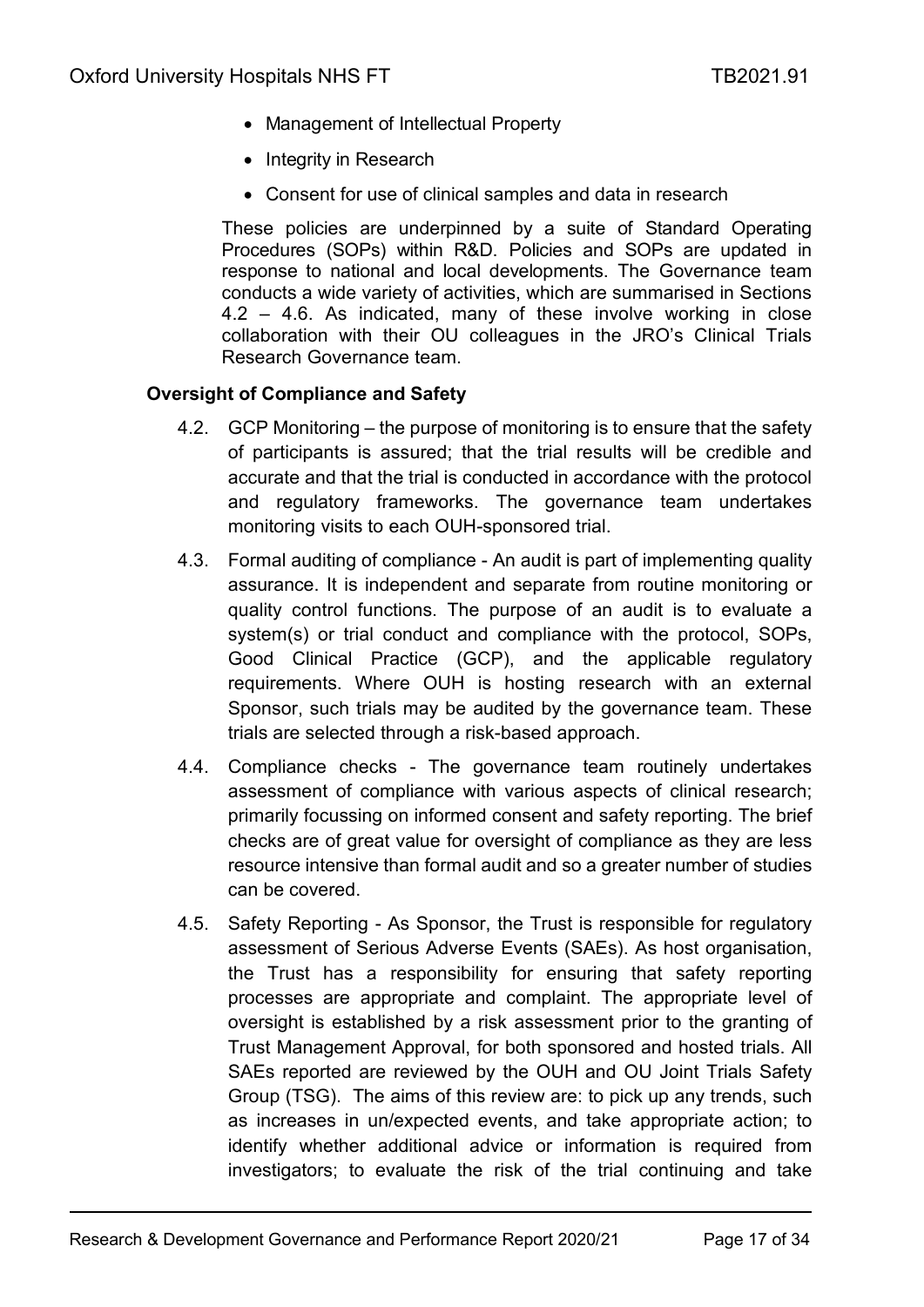appropriate action where necessary, including requests for specific audits.

4.6. Consent - As part of the actions identified by the HTA's inspection of the OU's HTA Licence 12217 in 2018, the Trust has identified the need for improved consent processed to ensure that consent given by patients for the use of clinical samples and clinical data in future research studies is clearly recorded and can be retrieved, audited and modified in accordance with patients' wishes. The OUH has undertaken a review of its consent policy and is committed to implementing a digital consent process that integrates consent for both clinical procedures and for use of clinical samples and clinical data in research studies. The work for developing this capability, deployed within the OUH's EPR system, is in progress.

## <span id="page-17-0"></span>**Training**

- 4.7. Through collaboration with the OU Clinical Trials and Research Governance team (CTRG), training is provided to both Trust and University staff to cover all research related legislation and GCP; courses being designed for both staff new to trials and an update for experienced researchers.
- 4.8. For CTIMPs there are both online and face-to face GCP courses available, with an online assessment to help experienced researchers assess their need for updating their knowledge. Both are recognised by industry sponsors due to their accreditation by [Transcelerate,](https://www.transceleratebiopharmainc.com/) as well as the Royal College of Physicians.
- 4.9. An additional training course designed specifically for clinical researchers not engaged in the conduct of a CTIMP is also provided. Informal training is provided in the form of advice and support to researchers and their teams.
- 4.10. Due to the COVID-19 pandemic it has not been possible to provide face-to-face CTIMP training or non-CTIMP training during the period covered by this report. However, 89 people attended training on Obtaining HRA and Ethics Approval which was delivered online and a further 481 applicants have been accepted onto the online GCP training course.

### <span id="page-17-1"></span>**Research Passports**

4.11. The Governance team processed and authorised 30 applications for Letters of Access and four Honorary Research Contracts to enable research activity to take place at OUH. Additionally, the team also validated research passports for Oxford-based researchers planning to perform research activities in other NHS Trusts.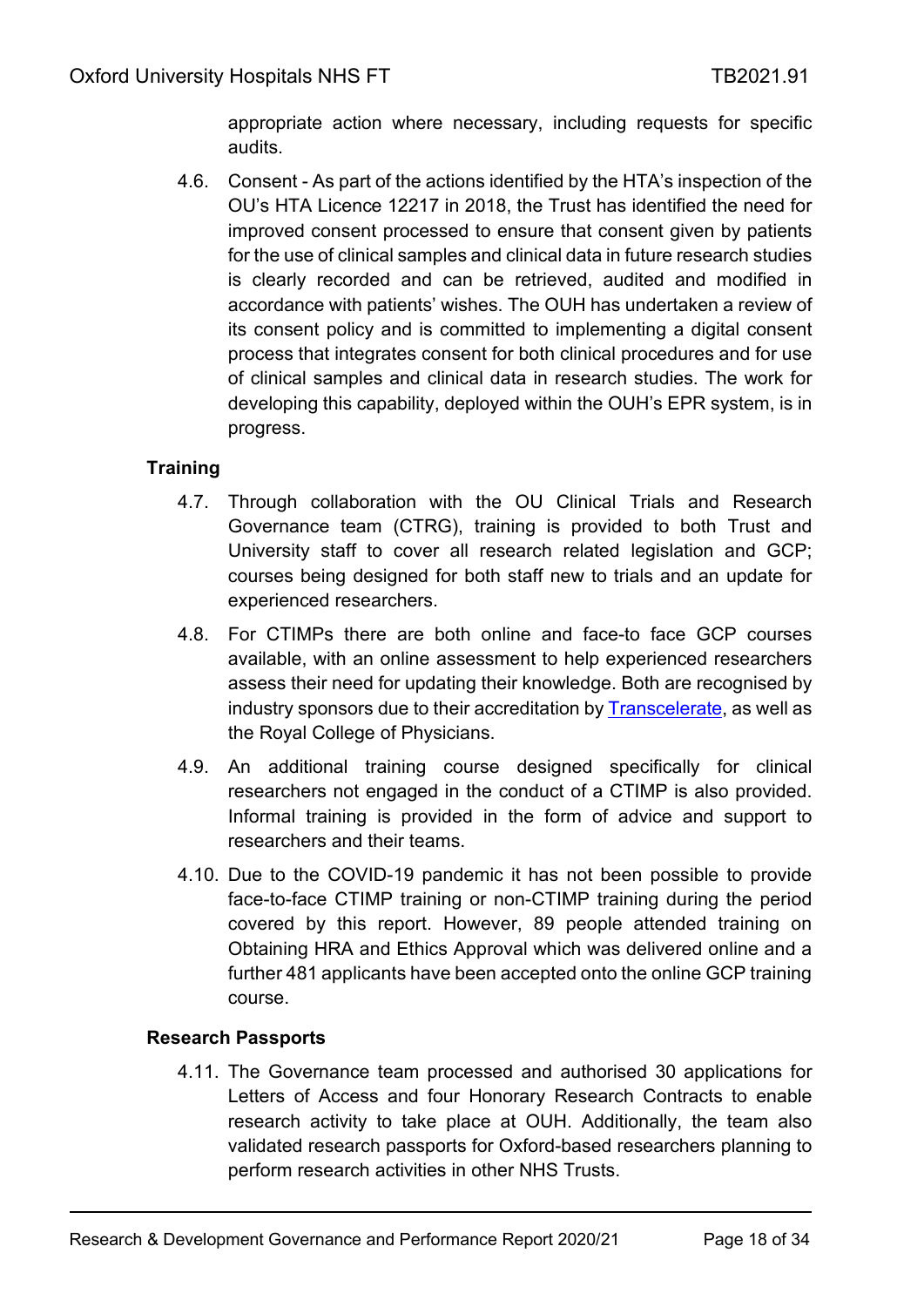### <span id="page-18-0"></span>**Classification Group**

4.12. There are times when it is not clear if a project should be classified as a research study, audit or service evaluation. In order to establish an authoritative and collective opinion on such projects, OUH's R&D Governance team and the Clinical Trials and Research Governance team in OU have established the Classification Group to review project outlines and give a considered opinion. The group meets at least monthly, or more often where there is high demand, and classified a total of 145 projects during the period covered by this report.

### <span id="page-18-1"></span>**5. Research and Development Finance**

- 5.1. The R&D Finance team provides management accounting, costing, and pre and post award financial support to researchers undertaking or applying to undertake research activity within OUH. Responsibilities include managing the finances for the Oxford BRC and the Thames Valley & South Midlands Local Clinical Research Network (LCRN), which is hosted by OUH; costing commercial and non-commercial studies within agreed timelines, and providing and paying invoices for studies once they are active.
- 5.2. The finances are managed for individual studies from pre-award through to post-award to ensure all costs are considered, reimbursed and accounted for in line with funders guidelines and the Trust's agreed procedures. The pre-award team also work closely with researchers and the LCRN to review the costs and activities included on grant applications to various funding bodies. This activity represents an important area which helps to secure funding opportunities for research projects across all clinical areas of OUH.

### <span id="page-18-2"></span>**Financial Position and activities for year ending 31st March 2021**

5.3. For the 2020-21 financial year, the annual income and expenditure budget for R&D was set at £55 million. This included income and expenditure of £43 million from the major NIHR grants (Oxford BRC and the LCRN) as well as other smaller NIHR grants. £12 million of income and expenditure was budgeted for commercial and non-commercial (non NIHR) research projects.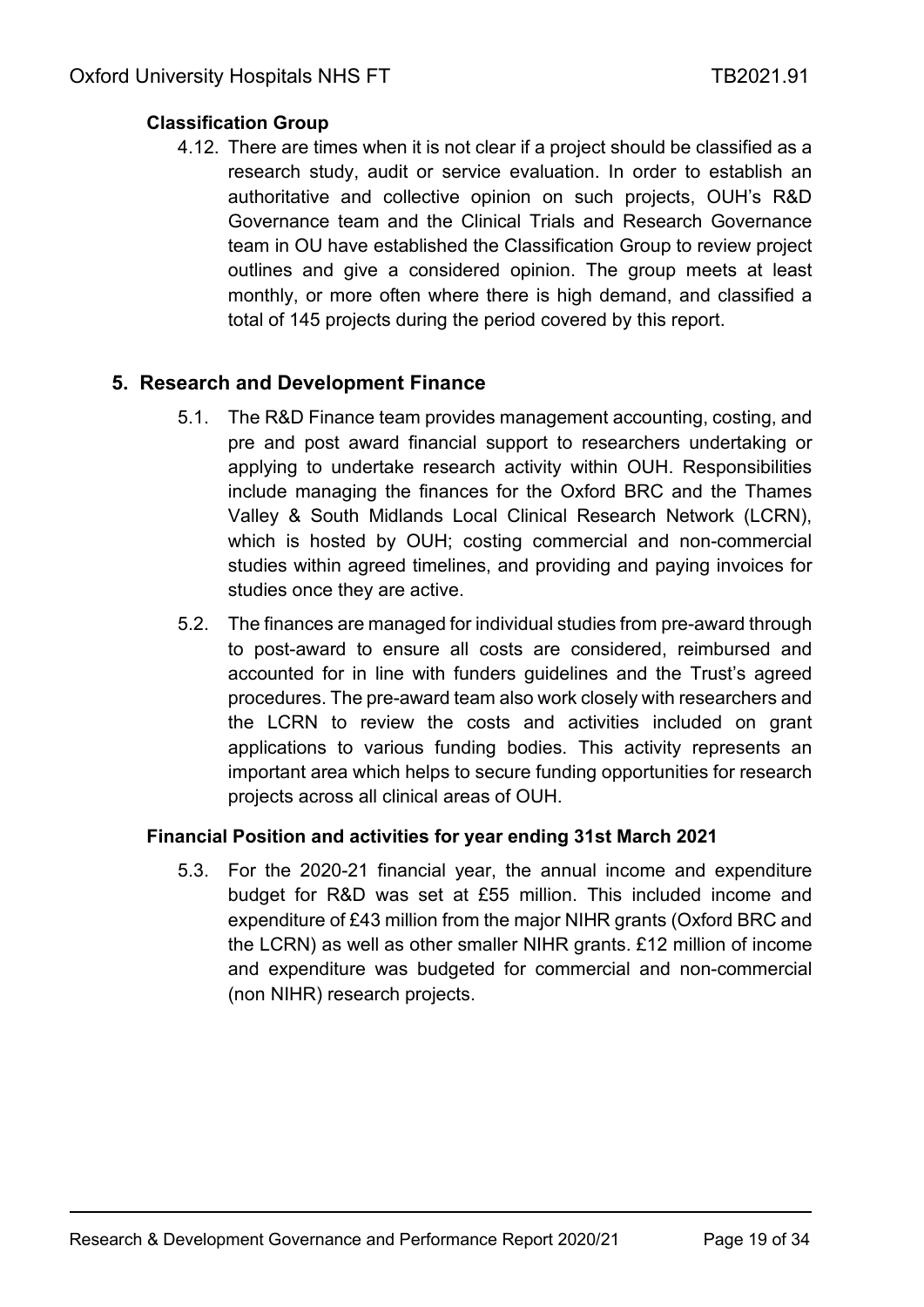| <b>Research Funding by area</b>              | 2020/21<br>Expenditure (£m) |
|----------------------------------------------|-----------------------------|
| NIHR Biomedical Research Centre (BRC)        | 23                          |
| NIHR Local Clinical Research Networks (LCRN) | 16                          |
| NIHR Research Capability Funding (RCF)       | 3                           |
| <b>Other NIHR grants</b>                     | 1                           |
| Other income (commercial & non-commercial)   | 12                          |
|                                              | 55                          |

- 5.4. The COVID-19 pandemic had a significant impact on certain areas of R&D income in 2020-21. As a result of the reduction in overall research activity and in particular the pausing of a high proportion of studies in March 2020, there was a modest reduction in total income from the commercial and non-commercial (non-NIHR) studies at the end of the year..
- 5.5. The NIHR continued to make payments for the LCRN, Oxford BRC and individual grants, and these grants were fully spent to achieve a breakeven position as in previous years. Some additional funding was made available via the LCRN for the support of Vaccine studies, and due to the impact of COVID-19 on activity, a small number of NIHR grants requested some re-profiling of funds so that they can be spent in a future year.
- 5.6. R&D finance were involved with the expedited financial review of the Urgent Public Health COVID-19 studies throughout 2020-21. In line with national guidance, this involved the rapid review of the finances available for each trial in order to assist with setting up these trials as quickly and efficiently as possible at OUH.
- 5.7. Grant applications continued to be very active, with the number of grants with OUH involvement applied for this year exceeding the number of grants applied for in the previous 12 months.
- 5.8. Due to the pandemic, the National Contract Value Review Process for the single costing of commercial studies is still on hold pending confirmation from the NIHR when this new way of working will be implemented.

### <span id="page-19-0"></span>**Research Capability Funding**

5.9. Research Capability Funding (RCF) is awarded to research-active NHS organisations based on the amount of other NIHR income received by that organisation, including the number of NIHR Senior Investigators associated with the organisation. The purpose is to: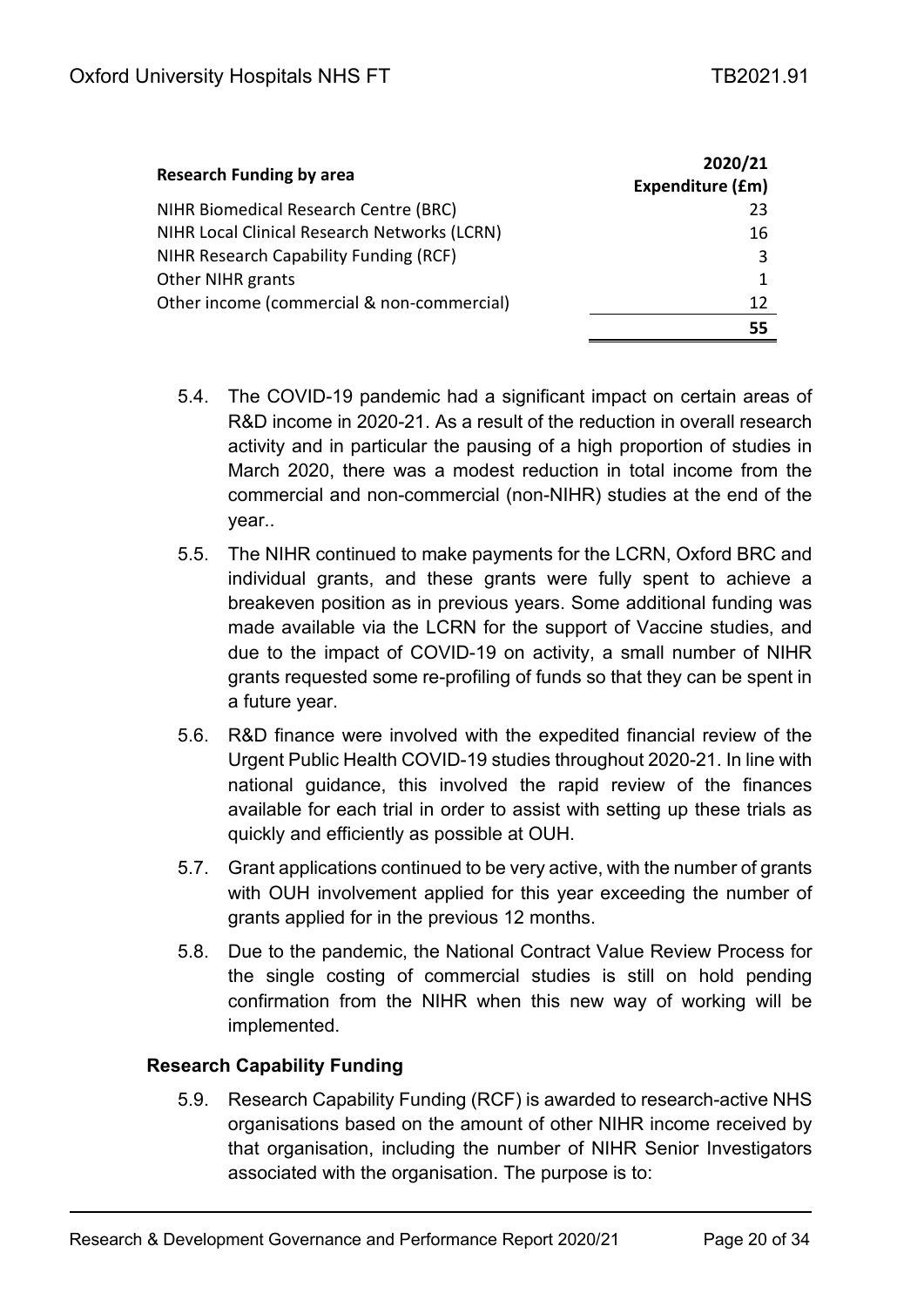- Help research-active NHS organisations to act flexibly and strategically to maintain research capacity and capability.
- Support the appointment, development and retention of key staff undertaking or supporting people and patient-based research.
- Contribute towards the costs of hosting NIHR-funded or 'adopted' research that are not currently fully covered across NIHR's programmes, and that are not met in other ways.
- 5.10. The OUH received £3.3 million of RCF funding for 2020-21. After making an allocation to Trust overheads for research and a contribution towards the cost of hosting NIHR/DHSC-supported research, just under £1 million was awarded in support of eight BRC RCF strategic projects (see [Section](#page-11-2) 3.8), and in excess of £1.2 million was awarded to support more than 40 smaller awards to support research activities across the OUH and OU.

### <span id="page-20-0"></span>**Financial Planning 2021-22**

- 5.11. For the Oxford BRC, 2021-22 represents the fifth and final year current designation and funding from the NIHR. The budget for this year is £22.7million. The current BRCs had been due to end in March 2022, however costed extensions have been awarded so they can continue until the end of November 2022. Preparations for the next NIHR BRC competition are underway and the R&D Finance team will be working closely with the Oxford BRC Director, COO and proposed themes to develop the budgets that will be submitted as part of the bid.
- 5.12. For the LCRN, funding levels for 2021-22 were confirmed by the DHSC at the end of March 2020. There was a slight increase to the overall funding for the Thames Valley and South Midlands LCRN to £17.8 million, of which the budget for OUH is £7 million. Budgets for each clinical area were considered and awarded in line with the funding allocation for the year.
- 5.13. Income from commercial and non-commercial studies may continue to be impacted by reduced activity due to COVID-19 in 2021-22. Therefore, forecast income in this area has been set at a prudent level compared to pre-pandemic financial years. This will be monitored closely throughout the financial year.
- 5.14. The RCF allocation to OUH for 2021-22 (the next financial year) is £2.3 million, the highest for any Trust. However, this is £1 million less than 2020-21 because of pre-announced changes to the funding formula designed to reduce the amount of RCF provided to Trusts in England. Applications for the new year are invited from the Trust and OU in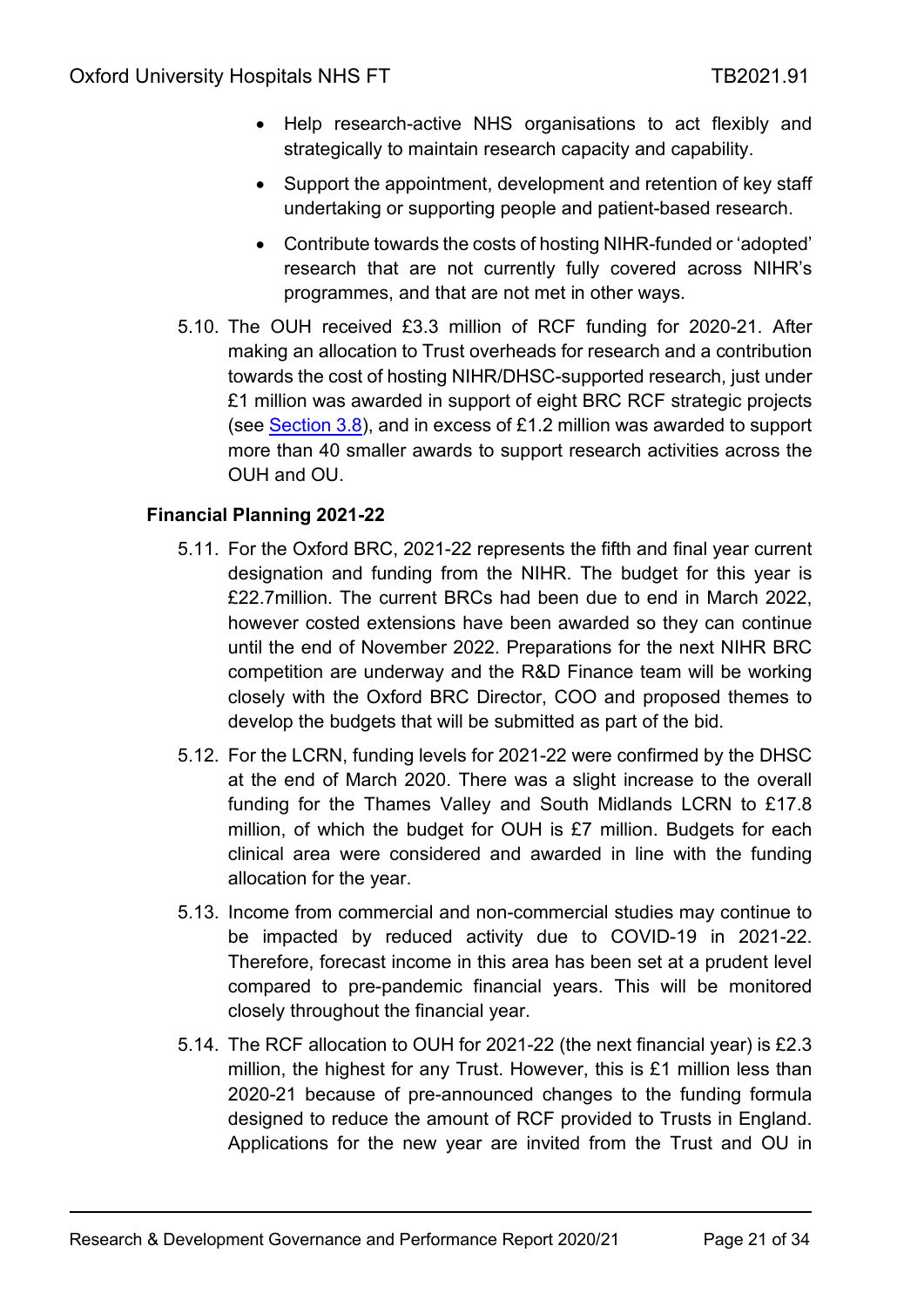support of research activities in line with the NIHR guidance for this funding.

5.15. The expectation is that NIHR will continue to reduce, or phase out, RCF to NHS Trusts over future years. This trend will have significant implications for OUH R&D funding to meet both OUH infrastructure costs and project-specific research capacity and pump-priming.

### <span id="page-21-0"></span>**6. Research Contracts and IP**

- 6.1. During the year to 31 March 2021, 894 research and IP related cases were finalised on behalf of OUH. This is a 20% increase on the previous year, despite the pause in a large proportion of OUH research activities due to COVID-19. Confidentiality Disclosure Agreements (CDAs) continue to make up the largest category (271). Compared to 2019/20 there was a 24% reduction in the number of clinical trial agreements (167) and a 23% increase in the number of amendments (185), many of which were for Urgent Public Health COVID-19 studies. The team continued the contracting service it provides to Oxford Health NHS Foundation Trust, closing 71 cases over the year, an increase of 70% compared to 2019/20.
- 6.2. The remaining smaller categories include Material Transfer Agreements (MTAs), Service Agreements (SAs), Collaborations, Data Transfer Agreements (DTAs) and IP related agreements. A breakdown of the Research Contracts and IP team's main activities in 2020-21 is provided in Figure 4.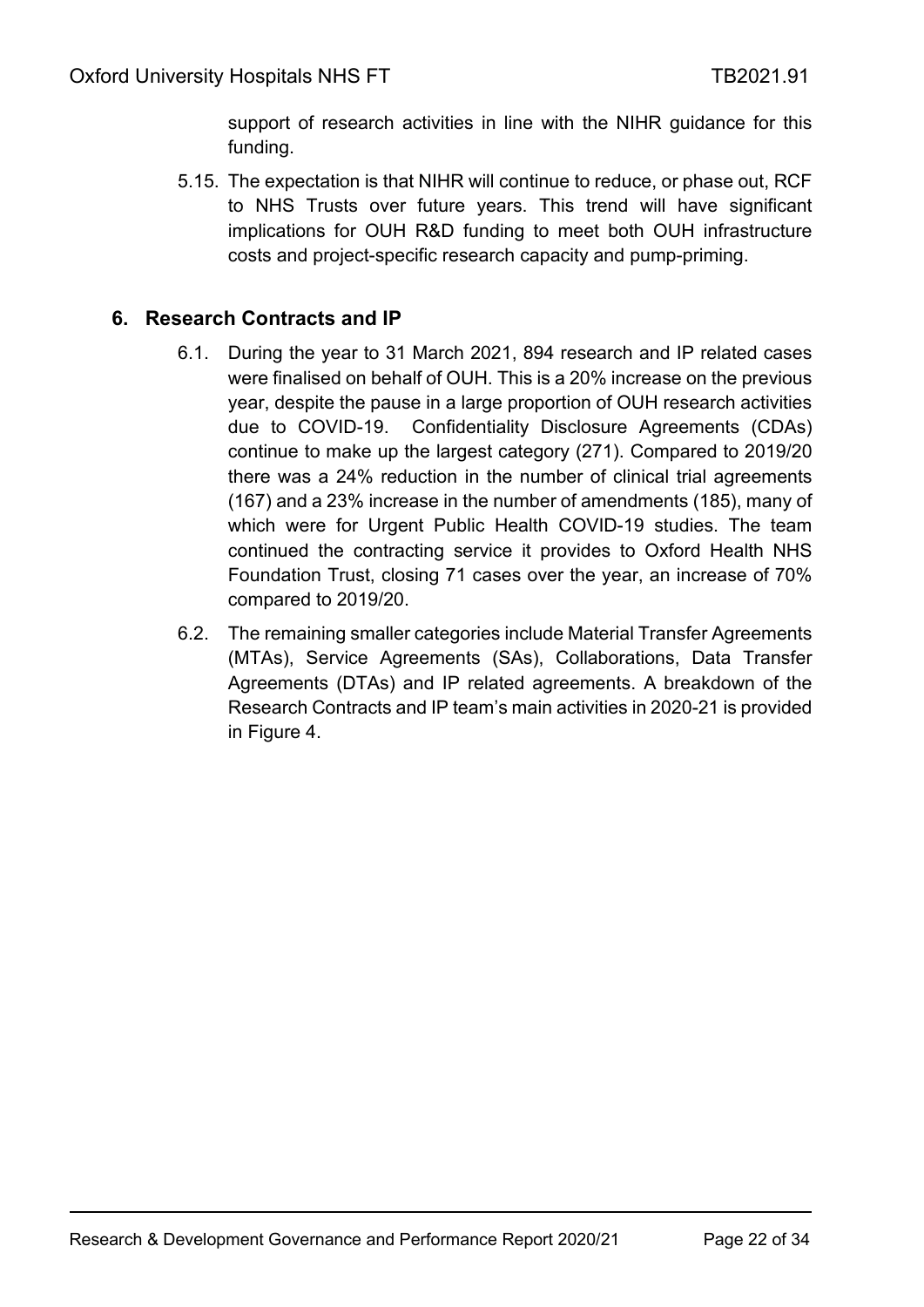

- 6.3. Together with other JRO colleagues, the Head of IP and Research Contracts has continued to refine the application of the Overarching Clinical Trial Agreement (OCTA). This agreement streamlines the financial and contractual processes for trials hosted by OUH which are dependent on the provision of services and/or staff by OU.
- 6.4. The Head of IP and Research Contracts has also joined JRO colleagues and other teams from OUH and OU to review and improve processes to support the smooth conduct of research which involves the sharing of data between both organisations.

# <span id="page-22-0"></span>**7. Joint Research Office**

- 7.1. The JRO has played a key role in enabling Oxford's world-leading response to the COVID-19 pandemic in 2020-21, described elsewhere in this report. The ability to set-up such a significant portfolio of studies, in record time, was only possible because of the established relationships between OU and OUH's research support teams and the trust they have in each other.
- 7.2. With the support of the Oxford Academic Health Partners (OAHP), the JRO has initiated discussions with colleagues in the partner organisations – Oxford Brookes University and Oxford Health NHS FT – to seek to align operational processes, taking full advantage of the *Studyline* research portfolio management system which is already used by all the partners. The expectation is that many improvements can be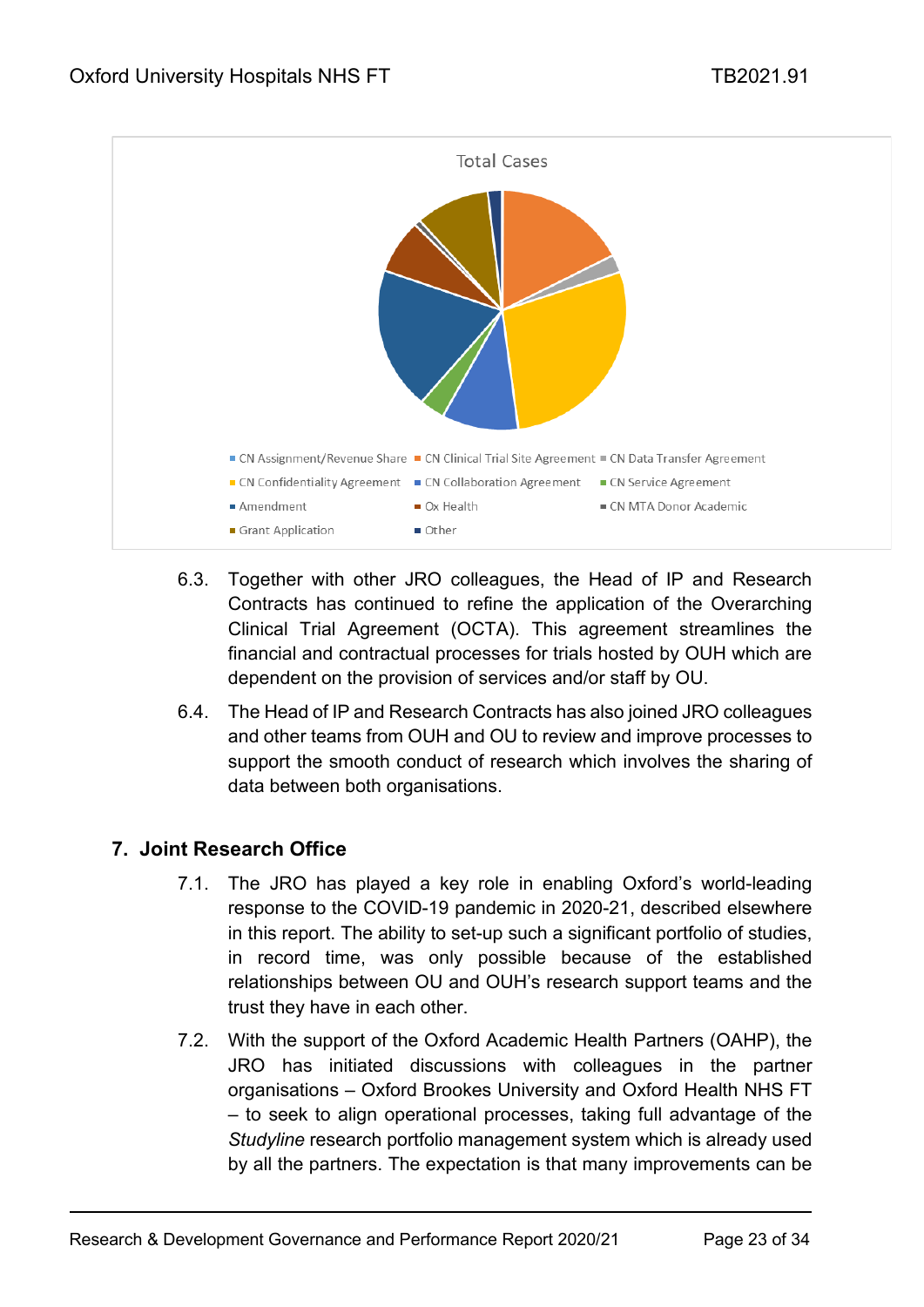implemented organically and in advance of a proposed new four-party Joint Working Agreement.

- 7.3. The first documented Terms of Reference for the JRO were approved by the Joint Research & Development Committee (JRDC) in November 2020. These will help to improve the JRDC's oversight, direction and support of the JRO. The development of the JRO will be focussed on a number of objectives, each accompanied by a clear operational plan, including deliverables. The initial JRO Objectives were discussed and approved by the JRDC in January 2021.
- 7.4. The JRO Away Day that had been planned for 27th April 2020 had to be cancelled, due to the pandemic. A virtual Away Day took place instead, on 2nd July 2020. This featured discussions involving senior executives and presentations from high profile COVID-19 researchers from OU and OUH. It was attended by over 100 JRO staff who gave positive feedback.
- 7.5. All the JRO's teams both OUH and OU have been working from home since mid-March 2020, due to the pandemic. They are looking forward to resuming some on-site working, but this experience is providing valuable insights into alternative models for working together as a joint office in the future. A primary physical hub for the JRO teams, in close proximity to the researchers they support, is still considered to be a fundamental requirement. However, by taking advantage of the team members' proven ability to work more flexibly, such a facility could be based around meetings rooms and hot desks. This means it would not need to be as large as would have been envisaged prior to the pandemic.

## <span id="page-23-0"></span>**8. Recommendation**

8.1. The Trust Board is asked to receive this report and note the content.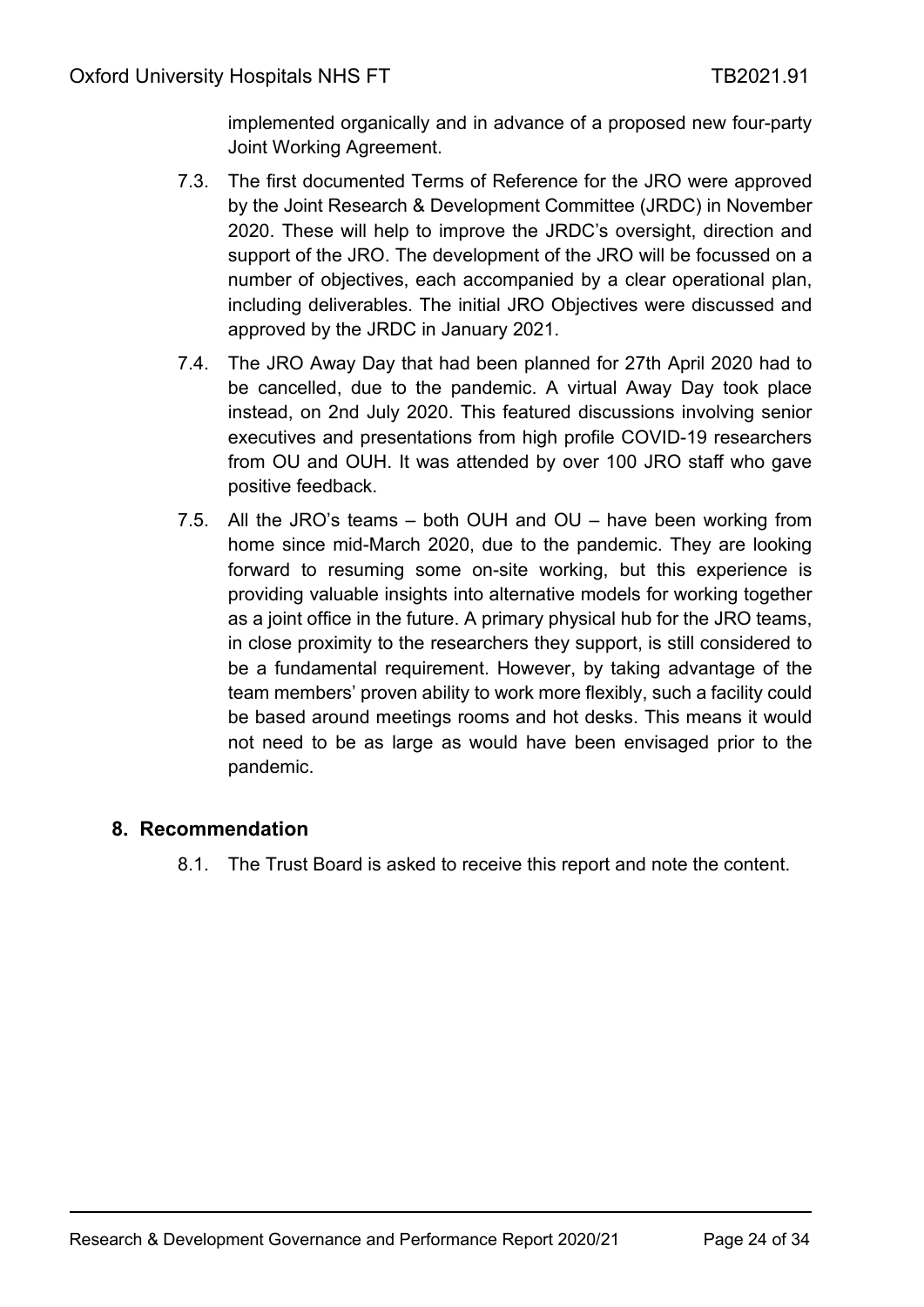### <span id="page-24-0"></span>**APPENDIX A. COVID-19 research supported by the Oxford BRC**

9.1 Oxford vaccine trials

Work on a COVID-19 vaccine began almost as soon as reports of the virus emerged from China, and its genetic sequence was available. The Oxford BRC-supported teams at the Jenner Institute and Oxford Vaccine Group had already used ChAdOx1 vaccine technology to produce candidate vaccines against a number of pathogens, coronaviruses like MERS, and begun work on preparations for 'Disease X'. The Oxford COVID-19 vaccine team - led by Prof Dame Sarah Gilbert, Prof Sir Andrew Pollard, Prof Teresa Lambe, Dr Sandy Douglas, Prof Catherine Green and Prof Sir Adrian Hill – began the phase I trial in healthy adult volunteers in April 2020. Results of phase II – looking at the immune response to the vaccine in people of different ages – were published in July 2020, while the [peer-reviewed findings](https://oxfordbrc.nihr.ac.uk/peer-reviewed-results-of-phase-3-oxford-coronavirus-vaccine-trial-demonstrate-efficacy/) of the phase 3 trial, which had found the vaccine to be safe and effective, were published on 8 December. The pooled analysis of the trial, published in the Lancet, showed the overall vaccine efficacy at least 14 days after the second dose was 70.4%. In the meantime, an agreement between the University and AstraZeneca had been reached ensuring the mass production and distribution of the vaccine.

Following approval from the MHRA on 30 December, the first doses of the vaccine were given to patients at the Churchill Hospital on 4 January 2021, just a few hundred metres from where it was developed. The first person to [receive the vaccine](https://oxfordbrc.nihr.ac.uk/oxford-covid-19-vaccinations-begin/) was an 82-year-old dialysis patient, followed by Prof Pollard, the Oxford BRC investigator who has played a key role in developing the vaccine.

The vaccine trial group has continued its research and published papers on the [effect of dosing interval](https://oxfordbrc.nihr.ac.uk/oxford-coronavirus-vaccine-shows-sustained-protection-between-doses/) on efficacy; the effectiveness of the vaccine against emerging variants; and the potential benefits of a [third](https://oxfordbrc.nihr.ac.uk/delayed-second-dose-and-third-doses-of-the-oxford-vaccine-lead-to-heightened-immune-response-to-covid-19/)  [dose](https://oxfordbrc.nihr.ac.uk/delayed-second-dose-and-third-doses-of-the-oxford-vaccine-lead-to-heightened-immune-response-to-covid-19/) of the vaccine. In mid-February, the team announced it was launching the first study to assess the [safety and immune responses in](https://oxfordbrc.nihr.ac.uk/oxford-university-extends-covid-19-vaccine-study-to-children/)  [children](https://oxfordbrc.nihr.ac.uk/oxford-university-extends-covid-19-vaccine-study-to-children/) and young adults of their ChAdOx1 nCoV-19 vaccine.

9.2 RECOVERY trial

The RECOVERY Trial, the world's largest randomised trial of potential COVID-19 treatments, has already identified three treatments that are effective for people hospitalised with COVID-19. The first of these was the cheap and widely available steroid dexamethasone, in June 2020. In February 2021, a second treatment, the anti-inflammatory drug [tocilizumab](https://oxfordbrc.nihr.ac.uk/tocilizumab-found-to-reduce-deaths-in-hospitalised-covid-19patients/) was found to reduce the risk of death and shorten the time to discharge In COVID-19 patients with hypoxia and significant inflammation, treatment with a combination of dexamethasone and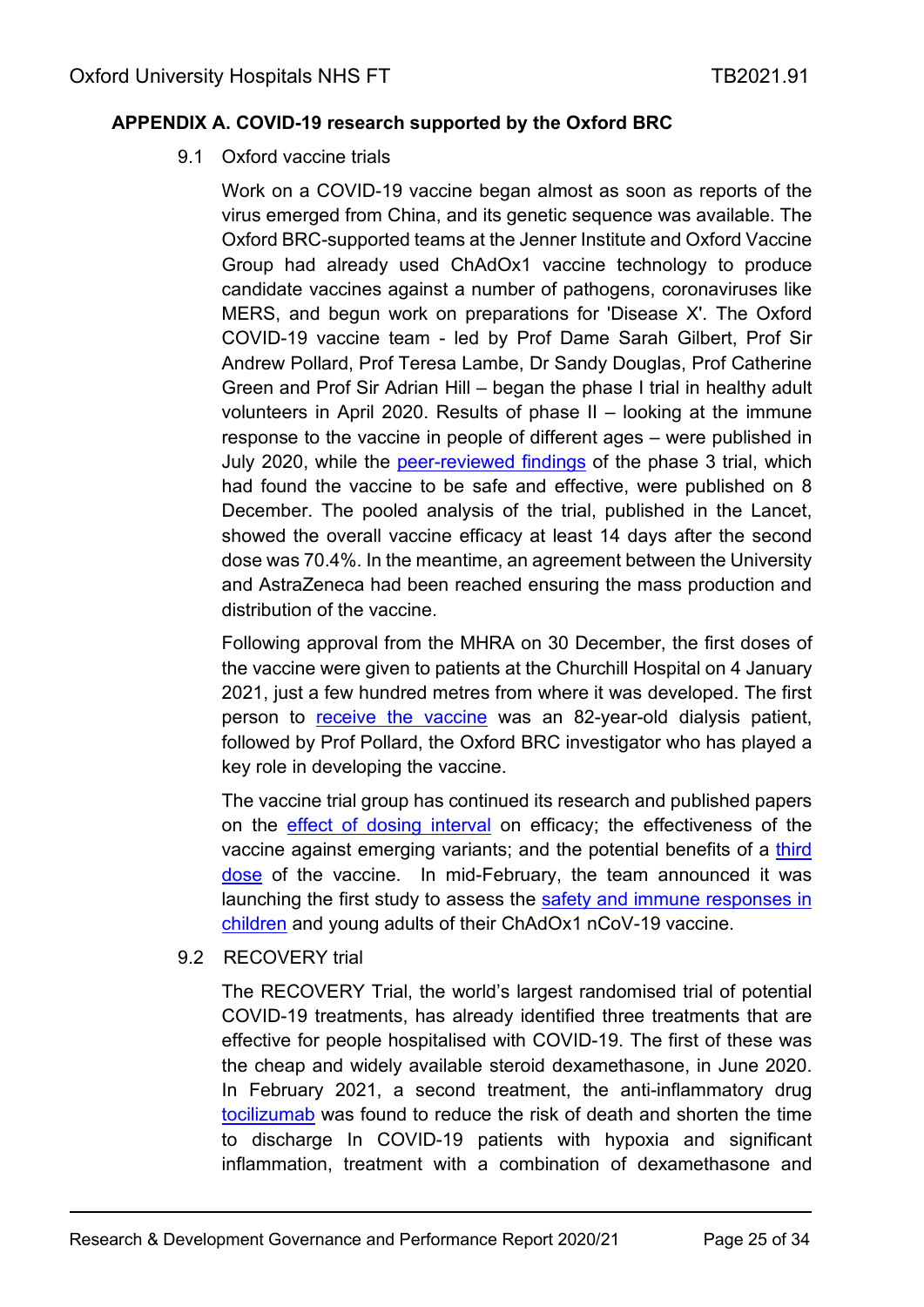tocilizumab reduced mortality by about one third for patients requiring simple oxygen and nearly one half for those requiring invasive mechanical ventilation. Assessment of an antiviral drug 'cocktail' developed by the US company Regeneron, initiated during 2020-21, concluded in June 2021 that this reduced deaths for hospitalised COVID-19 patients who have not mounted their own immune response. The trial is supported by the Oxford BRC and jointly led by Prof Sir Martin Landray, the BRC's Theme Lead for Clinical Informatics and Big Data, has to date recruited over 42,000 participants across 186 sites.

#### 9.3 PRINCIPLE trial

In parallel to the RECOVERY trial, the [PRINCIPLE trial](https://www.principletrial.org/) is an urgent public health study looking at potential drug treatments for COVID-19 in older people in primary care. The trial is being led by the University of Oxford's Nuffield Department of Primary Care Health Sciences, which is headed by the BRC's Theme Lead for Multimorbidity, Prof Richard Hobbs.

#### 9.4 COVID-19 infection survey

The Oxford BRC's Co-theme Lead for Antimicrobial Resistance and Modernising Microbiology, Prof Sarah Walker, is the Chief Investigator for a major ongoing government study with the Office of National Statistics to track the extent of [COVID-19 infection in the UK](https://oxfordbrc.nihr.ac.uk/large-scale-covid-19-infection-and-antibody-test-study-launched/) through measuring antibodies in a representative cross-section of the population. Every month, a new group of 11,000 households is tested to find out how rates of infection and immunity are evolving, and so help inform strategies to manage the pandemic. This is particularly important as more people have been vaccinated. Survey results were able to show in Spring 2021, for example, that a single dose of the Oxford-AstraZeneca or Pfizer-BioNTech vaccines had significantly cut COVID-19 infections, and that vaccination was equally effective in people aged over 75 or with underlying health conditions. More than 740,000 people from some 220,000 households across the UK have taken part in the study.

### 9.5 ELISA test to detect COVID-19 antibodies

The Oxford BRC's Theme Lead for Antimicrobial Resistance and Modernising Microbiology, Prof Derrick Crook, coordinated research by the National COVID Testing Scientific Advisory Panel into developing a [reliable COVID-19 antibodies test.](https://oxfordbrc.nihr.ac.uk/common-antibody-test-can-be-adapted-for-covid-19-study-finds/) Prof Crook's team found that an immunological assay commonly used to measure antibodies, antigens and proteins in biological samples can be specifically adapted to detect and quantifying COVID-19 antibodies - an enzyme-linked immunosorbent assay (ELISA) could be calibrated to be specific for detecting and quantifying SARS-CoV-2 (COVID-19) IgM and IgG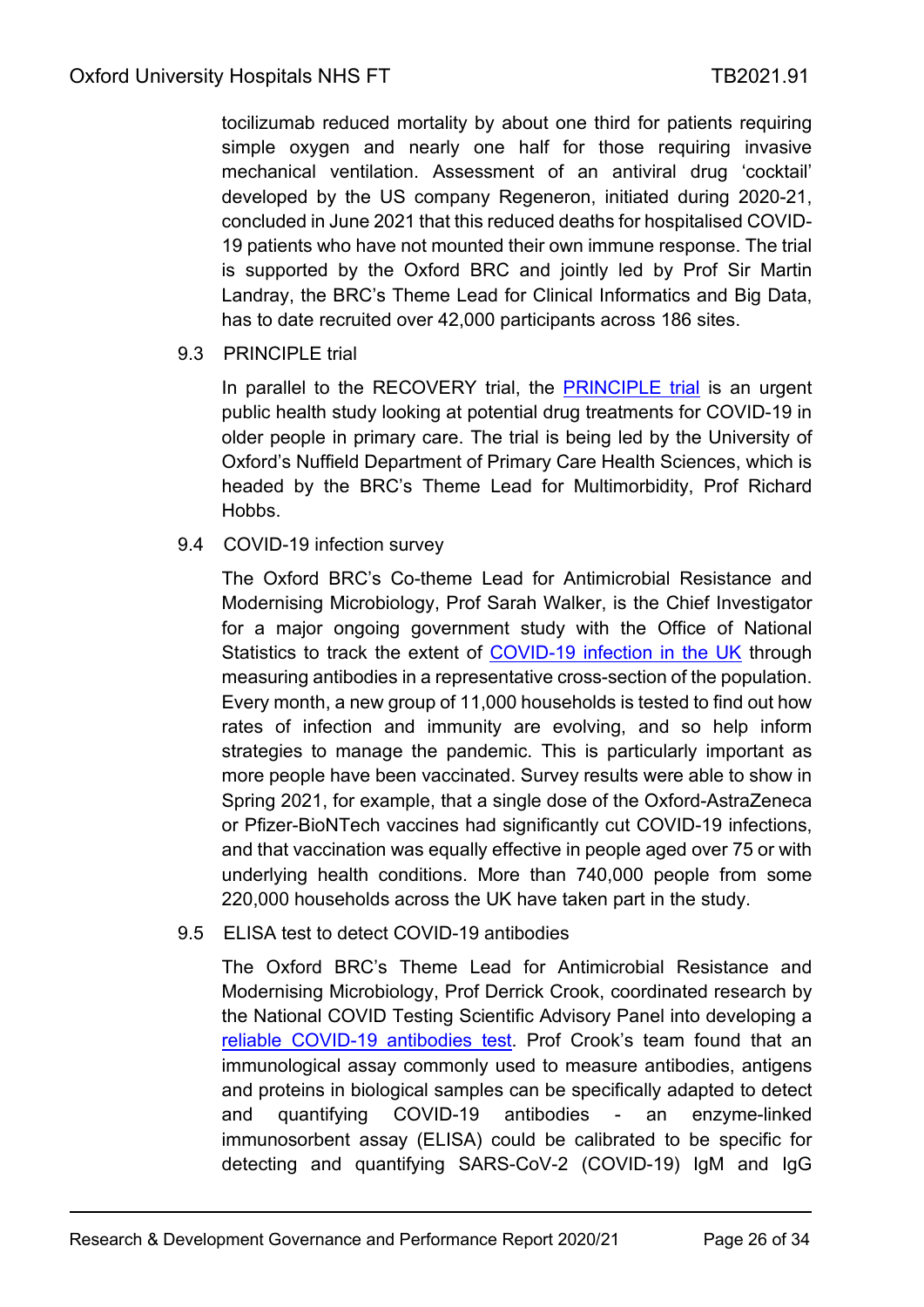immunoglobulin. The assay was highly sensitive for IgG immunoglobulin from 10 days following the onset of symptoms. With support from the BRC Gastroenterology and Mucosal Immunity theme, the test was adapted into a high-throughput assay. The automated system, which can deliver 50,000 tests a day, has received CE Mark certification and been commercialised by Thermo Fisher Scientific, and is being used by Prof Walker's national COVID-19 Infection Survey.

9.6 QCOVID risk assessment tool

The Oxford BRC provided crucial early funding to the development of the [QCOVID](https://oxfordbrc.nihr.ac.uk/oxford-led-technology-to-help-those-at-high-risk-from-covid-19/?highlight=QCOVID) coronavirus risk prediction model, which has been used by NHS Digital to develop a population risk assessment which can inform which groups are prioritised for vaccination. The research, led by Prof Julia Hippisley-Cox from the BRC's Multimorbidity and Long-Term Conditions Theme, combines health and personal factors - like age, ethnicity and BMI, as well as certain medical conditions and treatments – to determine a person's risk from COVID-19.

Another [study led by Prof Hippisley-Cox,](https://oxfordbrc.nihr.ac.uk/common-heart-medication-does-not-increase-risk-of-covid-19-hospitalisation/) supported by the BRC, found that ACE inhibitors and ARBs – both common treatments for high blood pressure and heart failure – are not generally linked to an increased risk of severe COVID-19 disease or an increased likelihood of being admitted to intensive care. However, the researchers did find higher risk of severe COVID-19 disease for some BAME groups.

9.7 Staff testing programme

In a major collaboration, researchers and clinicians from OU and OUH have been carrying out a [comprehensive staff testing programme](https://oxfordbrc.nihr.ac.uk/varying-risk-of-covid-19-to-health-workers-revealed/) to give an accurate picture of the extent of COVID-19 infection in the OUH workforce. More than 13,000 people working at OUH have taken part. The research is supported by the Oxford BRC. The first key finding of the testing was the different levels of risk faced by healthcare workers dealing with the pandemic. The programme was able to

- identify and isolate staff members who had the infection before they developed symptoms, preventing them passing infection on to other staff and patients
- identify in which areas of the hospital staff were at greatest risk
- identify which staff groups were at greatest risk
- record which staff have antibodies to the virus that causes COVID-19, enabling these staff to be monitored to understand if these antibodies provide immunity against repeat infections.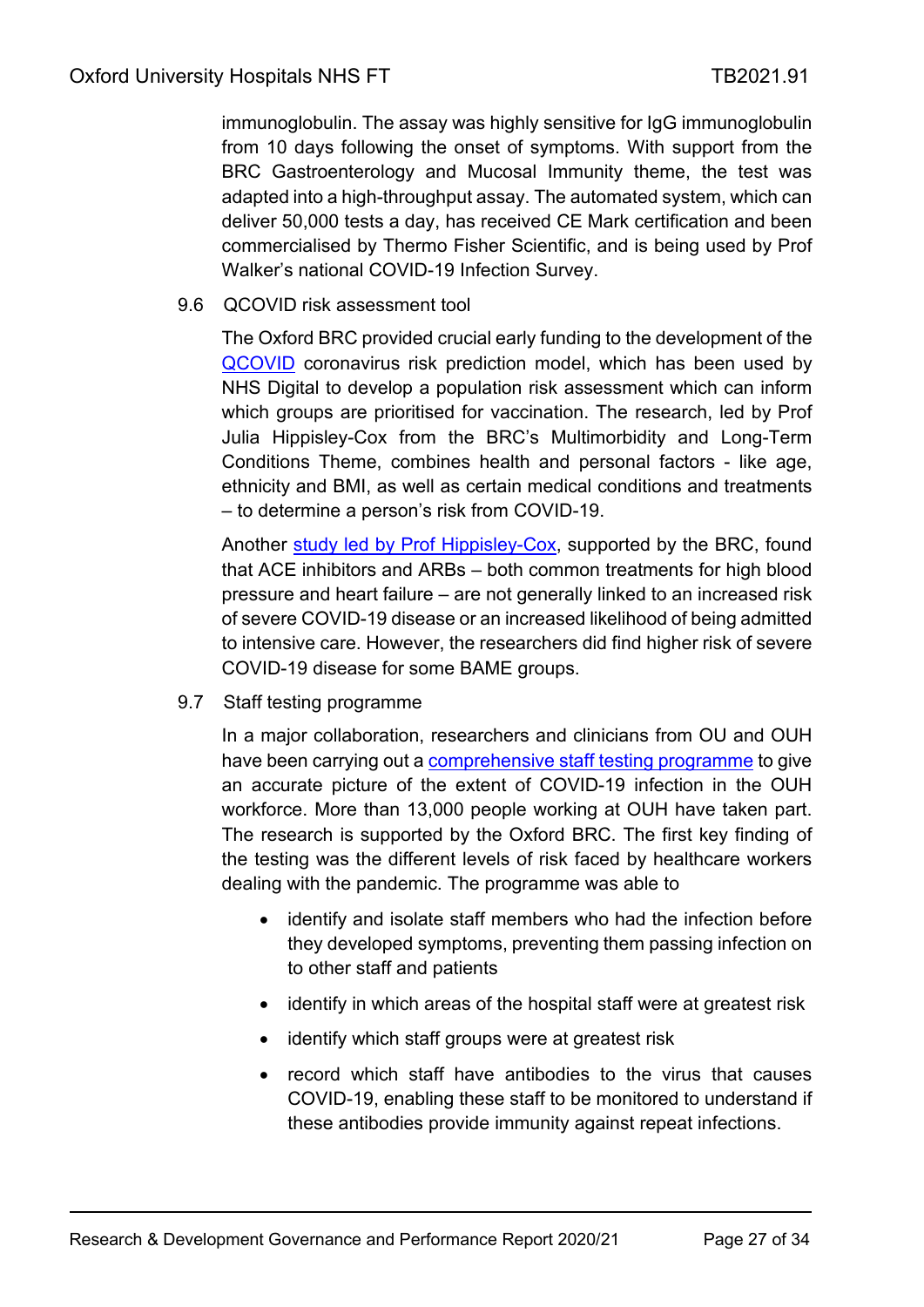Based on the findings of the testing, OUH was able to implement an infection prevention and control plan to limit transmission of the virus.

The research team, who are supported by Public Health England, also found that two doses of either the Pfizer or Oxford-AstraZeneca vaccine offer [similar protection](https://oxfordbrc.nihr.ac.uk/two-doses-of-vaccine-offer-same-protection-from-covid-as-prior-infection-study-finds/) against symptomatic SARS-CoV-2 infection to that coming from natural immunity after infection. They had earlier found that individuals who have previously had COVID-19 were [highly unlikely](https://oxfordbrc.nihr.ac.uk/prior-covid-19-infection-offers-protection-from-re-infection-for-at-least-six-months/)  [to contract the illness again](https://oxfordbrc.nihr.ac.uk/prior-covid-19-infection-offers-protection-from-re-infection-for-at-least-six-months/) for at least six months following their first infection.

9.8 PITCH study

Oxford BRC researchers are among those leading the ongoing PITCH (Protective Immunity from T cells to COVID-19 in Health workers) study, which is supported by the UK Coronavirus Immunology Consortium. In March it published findings that 99% of people generate a robust immune [response](https://oxfordbrc.nihr.ac.uk/new-study-finds-strong-immune-response-following-covid-19-vaccination/) against COVID-19 after just one dose of the Pfizer vaccine, and that after two doses levels of protection were even stronger. The findings supported the decision to delay the second dose and provide protection to as many higher-risk groups as possible by providing more first doses. PITCH is a sub-study of the larger SIREN study, which is looking at whether prior infection with SARS-CoV2 protects against future infection with the same virus.

9.9 Public attitudes to vaccination

Oxford BRC-supported study by OU's Health Economics Research Centre found that there was much greater [consistency in public attitudes](https://oxfordbrc.nihr.ac.uk/oxford-study-reveals-public-attitudes-to-vaccine-roll-out-programmes/) across a range of countries about who should be prioritised for COVID-19 vaccination. There was strong support in the survey for low income groups, non-health related key workers, and non-key workers unable to work from home to be prioritised.

9.10 STOIC trial

Early treatment with a [common asthma treatment](https://oxfordbrc.nihr.ac.uk/common-asthma-treatment-reduces-need-for-hospitalisation-in-covid-19-patients-study-suggests/) appears to significantly reduce the need for urgent care and hospitalisation in people with COVID-19, Oxford BRC-supported researchers have found. The STOIC study, led by Prof Mona Bafadhel, found that inhaled budesonide given to patients with COVID-19 within seven days of the onset of symptoms also reduced recovery time. The findings suggest that inhaled budesonide reduced the relative risk of requiring urgent care or hospitalisation by 90% in the 28-day study period.

9.11 Interferon beta

A [new inhaled antiviral drug for COVID-19,](https://oxfordbrc.nihr.ac.uk/interferon-b-trial-shows-positive-results/?highlight=Synairgen) interferon beta, has shown positive results in phase 2 trials and has now moved on to a larger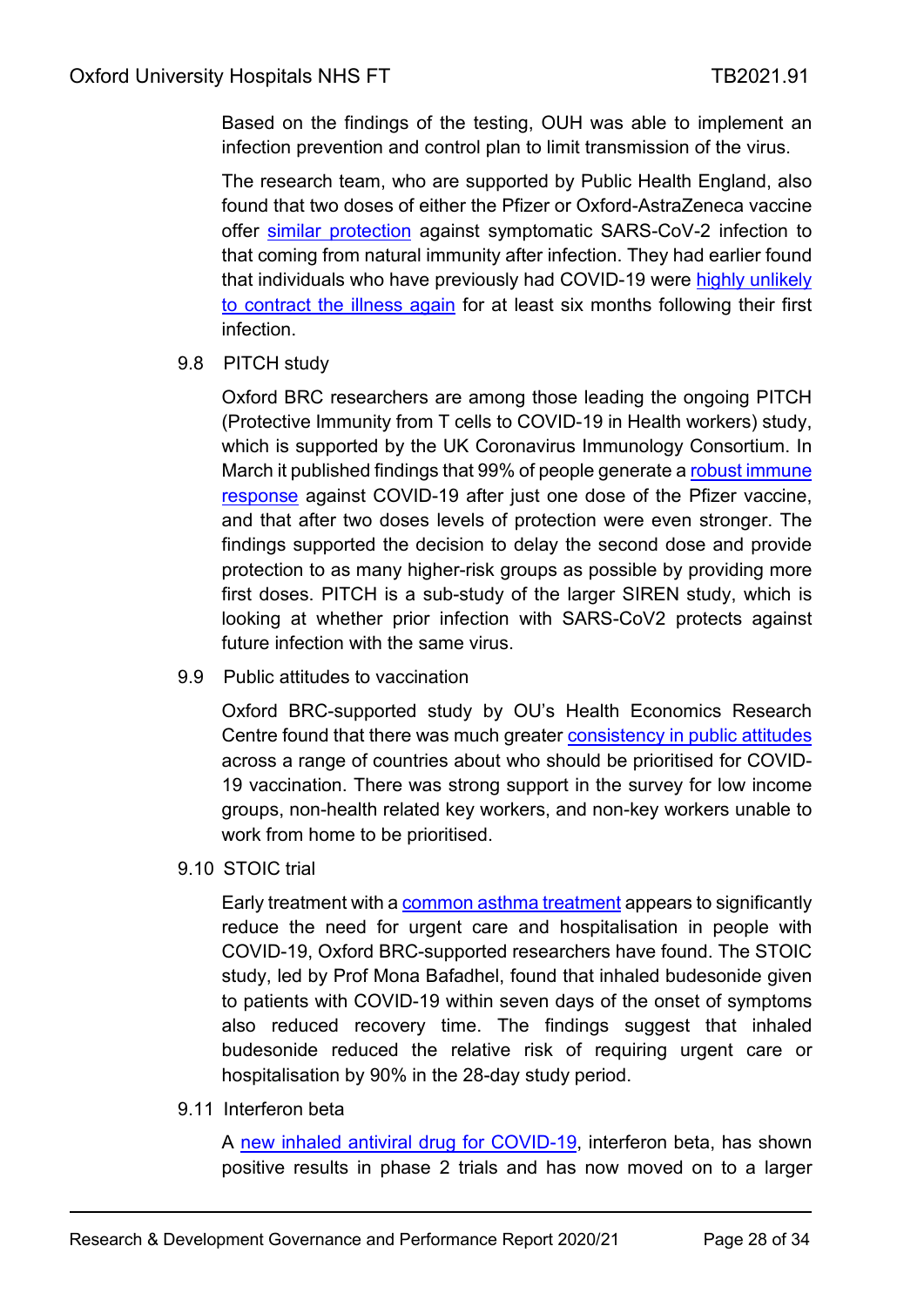international phase 3 trial of hospitalised patients. The new treatment has been developed by UK biotech company Synairgen and the University of Southampton. The trial is supported by the NIHR Respiratory Translational Research Collaboration (R-TRC), led by the Oxford BRC's Prof Ling-Pei Ho, and locally by Profs Naj Rahman and Duncan Richards. OUH contributed 10% of the patients in the phase 2 trial.

### 9.12 ATOMIC trial

A clinical trial by Oxford BRC-supported researchers has confirmed that azithromycin has no clinical benefit [in people with moderate COVID-19.](https://oxfordbrc.nihr.ac.uk/azithromycin-not-effective-against-covid-19-trial-confirms/) The ATOMIC2 study, led by BRC Senior Fellow Dr Timothy Hinks, was set up to investigate if this commonly prescribed antibiotic could prevent patients with mild-to-moderate COVID-19 from getting worse. However, the findings confirmed those of other trials in showing no significant difference between patients taking azithromycin and those on standard treatment.

9.13 CATALYST Trial

As part of a UK-wide trial, OU researchers are recruiting OUH patients to investigate whether administering the anti-inflammatory drug infliximab to patients with COVID-19 can prevent progression to respiratory failure or death. The multi-arm, multi-stage [CATALYST Trial,](https://oxfordbrc.nihr.ac.uk/oxford-leads-part-of-major-covid-19-drugs-trial/) is being led from Birmingham, in collaboration with the Oxford BRC and UCL BRC. The overall aim is to guide the selection of new drug interventions for large Phase III trials in hospitalised patients.

9.14 CURIAL AI test

Oxford scientists specialising in infectious disease and clinical machine learning have developed an artificial intelligence test that can rapidly screen for COVID-19 in patients arriving in Emergency Departments. [The 'CURIAL' AI test,](https://oxfordbrc.nihr.ac.uk/ai-test-identifies-covid-19-within-an-hour-in-emergency-departments/) which was supported by the Oxford BRC, assesses data routinely collected during the first hour in Emergency Departments, such as blood tests and vital signs, to determine in near real time the chance of a patient testing positive for COVID-19.

9.15 Wearable technology

Wearable technology developed by Oxford BRC-supported biomedical engineers and medical researchers was used on the COVID-19 isolation ward at the John Radcliffe Hospital to monitor patients' vital signs. The BRC's Technology and Digital Health theme, led by Profs Peter Watkinson and Lionel Tarassenko had already been developing and testing the concept of a [virtual High-Dependency Unit](https://oxfordbrc.nihr.ac.uk/new-wearable-technology-used-to-monitor-covid-19-patients/) (vHDU). The aims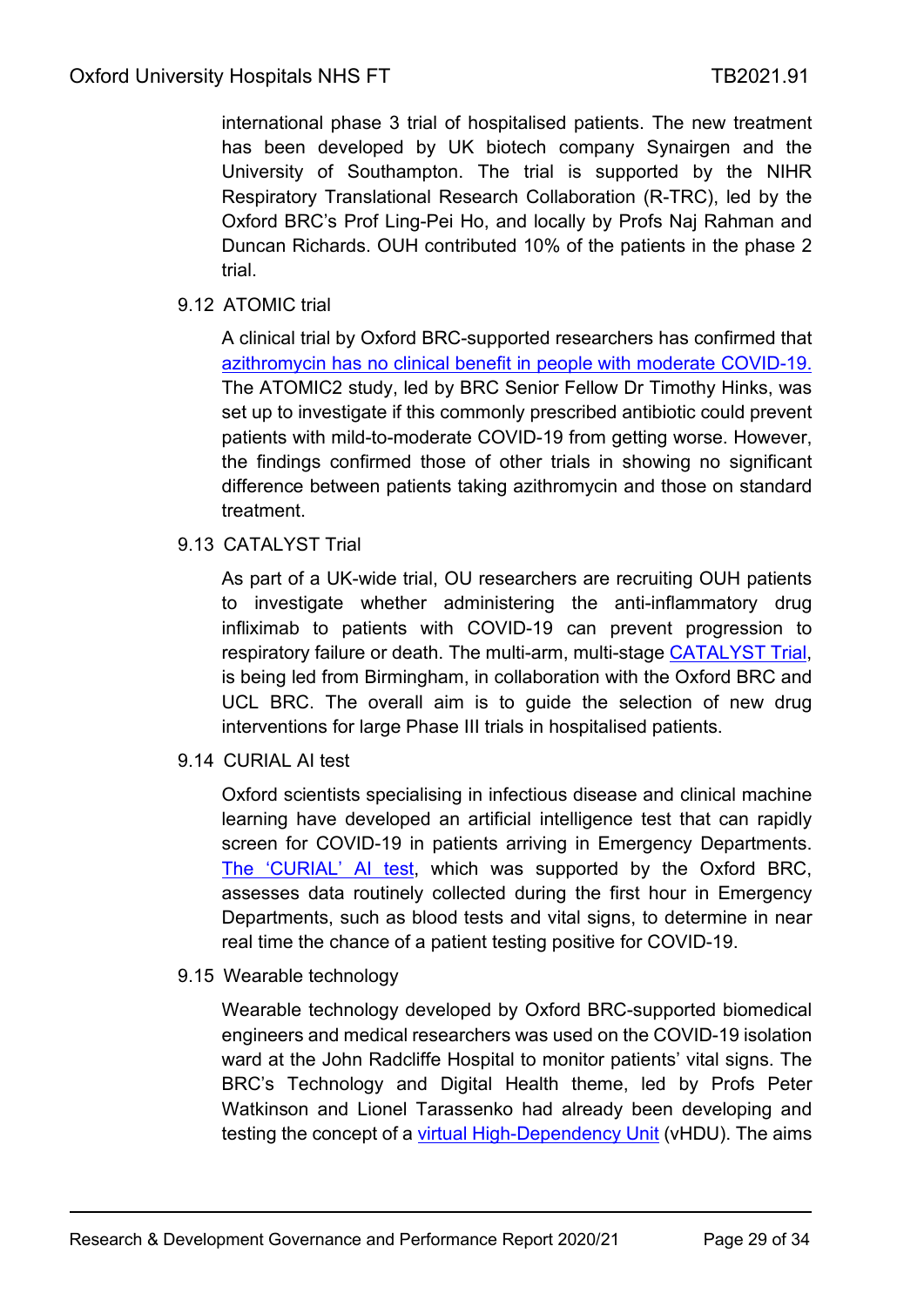of this approach are to reduce the burden on nursing staff to improve early detection when a patient's vital signs become abnormal.

9.16 Remote primary care

Prof Trisha Greenhalgh, the Oxford BRC's Theme Lead for Partnerships for Health, Wealth and Innovation, received significant government [funding](https://oxfordbrc.nihr.ac.uk/brc-theme-lead-to-study-remote-by-default-care-in-covid-19-pandemic/) for a study to support GPs to deliver effective remote care to their patients during the COVID-19 pandemic. She was awarded £750,000 from the Economic and Social Research Council (ESRC) to study 'remote-by-default' care in the pandemic. This followed an article Prof Greenhalgh had [published in the BMJ](https://www.bmj.com/content/368/bmj.m1182) outlining the guiding principles on how GPs should conduct remote consultations with patients suspected of having COVID-19.

9.17 COVID Sleep study

Prof Colin Espie of the Oxford BRC's Neurological Conditions Theme was the UK lead for an international study investigating the [impact of the](https://oxfordbrc.nihr.ac.uk/study-explores-effects-of-covid-19-on-sleep/)  [COVID-19 pandemic on sleep](https://oxfordbrc.nihr.ac.uk/study-explores-effects-of-covid-19-on-sleep/) and daily rhythms in adults. The International COVID-19 Sleep Study (ICOSS) looked at changes in sleep quality in relation to social confinement such as lockdowns or selfisolation, risk of exposure to the virus, and psychological symptoms such as anxiety, depression and post-traumatic stress.

9.18 Haematology

As part of the international REMAP-CAP trial, researchers from the BRC's Haematology theme launched the first national randomised trial looks at potential anti-coagulant therapy for patients with thrombotic complications of COVID-19 infection. The aim of the study, led by Prof Simon Stanworth, is to test whether full therapeutic anticoagulation with heparin improves outcomes in patients with severe COVID-19 infection.

Prof Stanworth also led a study looking at how **blood transfusion services** have coped during the COVID-19 pandemic. The aim of the study was to develop guidance on transfusion practice and blood supply in times of potential or actual shortage.

9.19 Long COVID studies

A study looking at the longer-term impact of COVID-19 has found that at two to three months after the onset of the disease, 64% of patients continued to experience breathlessness and 55% reported fatigue. [The](https://oxfordbrc.nihr.ac.uk/oxford-study-confirms-medium-term-impact-of-covid-19/)  [C-MORE study](https://oxfordbrc.nihr.ac.uk/oxford-study-confirms-medium-term-impact-of-covid-19/) researchers said MRI scans revealed abnormalities in the lungs of 60% of participants, in the hearts of 26%, in the livers of 10% and in the kidneys of 29% of patients. The was the first peer-reviewed paper to be published on the impact of COVID-19 on multiple organs using imaging. The study is supported by the Oxford BRC and the Oxford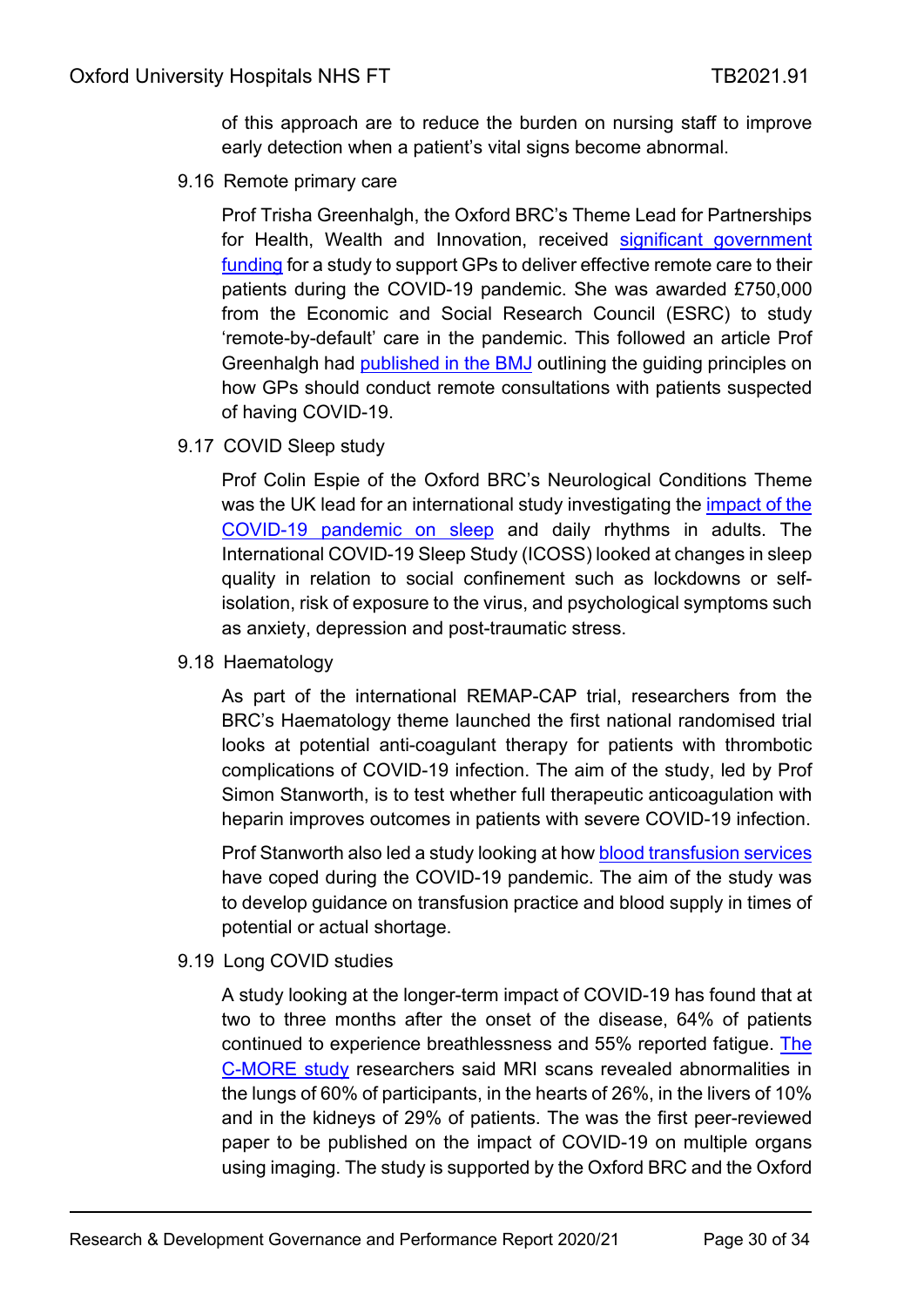Health BRC, as well as the BHF Oxford Centre for Research Excellence and Wellcome Trust. The study is a key part of the national [PHOSP-](https://www.phosp.org/)[COVID](https://www.phosp.org/) platform, led by the University of Leicester, which itself published its first findings in late March – that a majority of survivors who left hospital following COVID-19 had not fully recovered five months after discharge.

Another Oxford BRC-backed study looking at long-term damage caused by COVID-19 is the C-MORE-POST study. Using hyperpolarised xenon MRI (XeMRI) scans, Prof Fergus Gleeson's team, with colleagues in Sheffield, [identified persistent damage](https://oxfordbrc.nihr.ac.uk/study-confirms-longer-term-lung-damage-after-covid-19/?highlight=gleeson) to the lungs of hospitalised COVID-19 patients at least three months after they were discharged. This damage was not detected by routine CT scans and clinical tests. Prof Gleeson is now expanding his research to people who were not hospitalised but who have been referred to long COVID clinics.

Another national study involving Oxford researchers is investigating the long-term effects of lung inflammation and scarring from COVID-19. [The](https://oxfordbrc.nihr.ac.uk/national-study-looks-at-long-term-lung-damage-from-covid-19/)  [UK Interstitial Lung Disease Long-COVID19](https://oxfordbrc.nihr.ac.uk/national-study-looks-at-long-term-lung-damage-from-covid-19/) (UKILD-Long COVID) study, launched with £2 million of funding from UK Research and Innovation (UKRI), is investigating whether post-COVID-19 lung damage will improve or worsen over time, how long it will last, and the best strategies for developing treatments.

Oxford researchers from the BRC's cardiovascular and imaging themes are playing a key role in the multi-centre COVID-HEART study, a partnership involving the NIHR and BHF. The study aims to assess the demographic, multi-morbidity and genetic impact on cardiac involvement and its recovery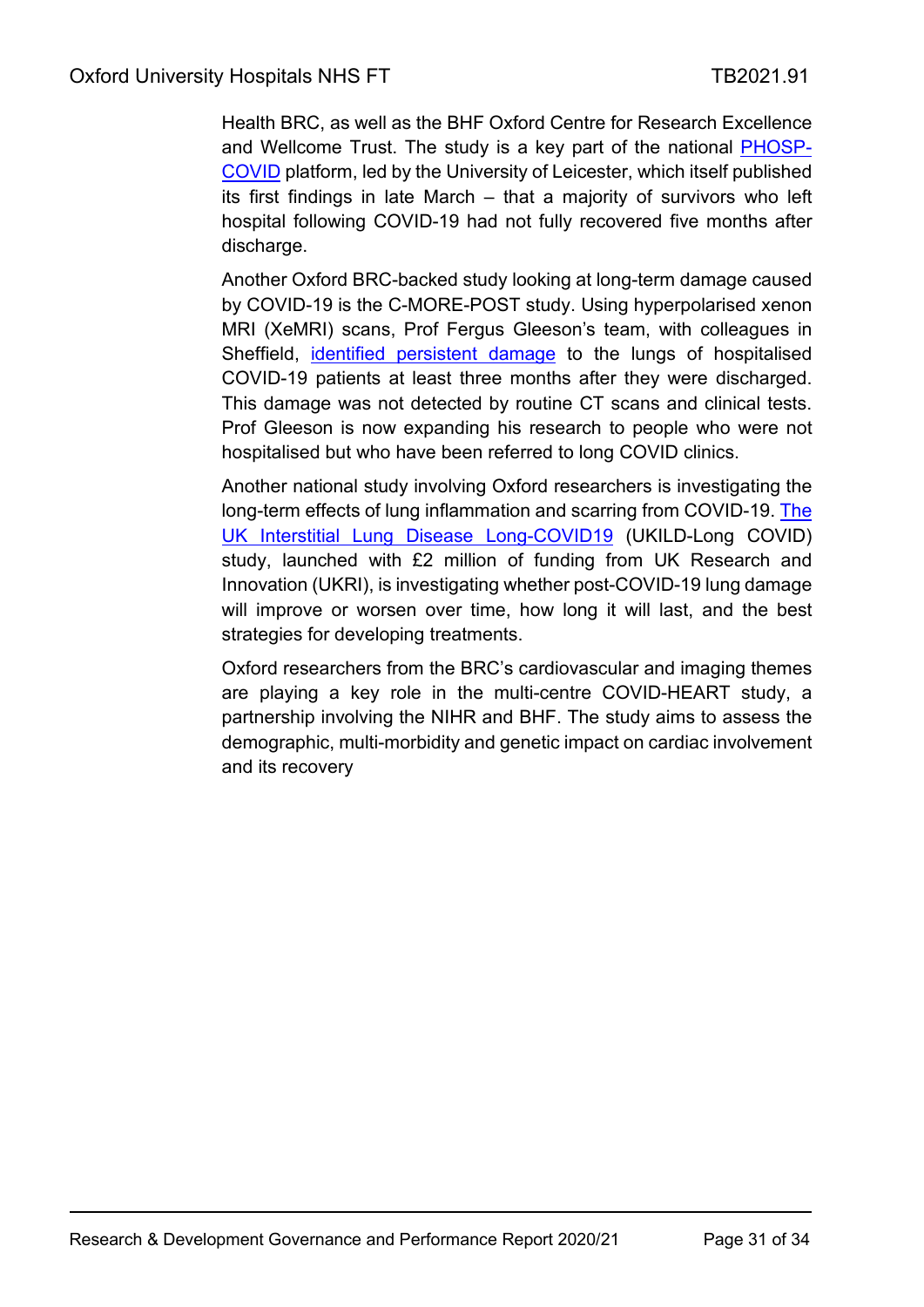#### <span id="page-31-0"></span>**APPENDIX B. Other (non-COVID-19) research supported by the Oxford BRC**

#### 10.1 Advances in cancer

OUH ovarian cancer specialist Professor Ahmed Ahmed published a paper outlining a [new classification](https://oxfordbrc.nihr.ac.uk/classification-system-uncovers-new-information-about-ovarian-cancers/) which categorises different subtypes of cells and determines which ones can lead to more severe cancer outcomes. In 2020, using single cell RNA sequencing, Prof Ahmed's team identified new types of fallopian tube cells that are origin for the majority of ovarian cancers. His approach, dubbed the 'Oxford Classic' (Oxford Classification of Carcinoma of the Ovary), will provide more accurate predictions for disease outcome in patients, as well as helping researchers to develop targeted therapies for each type of cancer. Prof Ahmed's work is supported by the Oxford BRC.

University of Oxford researchers have developed [new clinical prediction](https://oxfordbrc.nihr.ac.uk/new-clinical-prediction-tools-for-myeloma-developed/)  [models](https://oxfordbrc.nihr.ac.uk/new-clinical-prediction-tools-for-myeloma-developed/) for use in primary care with the aim of accelerating the diagnosis of myeloma. Earlier diagnosis improves survival rates, but delays in myeloma diagnosis are common, in part because symptoms, such as back pain, are non-specific and relatively common in people without cancer. The research team had previously identified certain abnormalities in blood test results that indicate a higher risk of myeloma. Now they have developed new clinical prediction models that incorporate both symptoms and blood test results.

Non-invasive home-based tests that detect blood in patient stool samples offer an [accurate and appropriate triaging method](https://oxfordbrc.nihr.ac.uk/home-colorectal-cancer-tests-could-prioritise-patients-for-referral/) for GPs, according to an OU study, which has already informed a redesign of the colorectal cancer pathway at OUH. The development could prompt primary care services nationally to reprioritise symptomatic patients for urgent referral to hospital-based investigation of colorectal cancer. The study, supported by the Oxford BRC, is the first to robustly demonstrate that a positive test of 10 micrograms or more of haemoglobin per gram of sample, as recommended by NICE as a threshold for urgent referral, would detect 91% of underlying cancers in the one in 10 people with symptoms who receive a positive test.

#### 10.2 Malaria vaccine progress

Researchers from the Jenner Institute, supported by the Oxford BRC, have reported that a [malaria vaccine](https://oxfordbrc.nihr.ac.uk/malaria-vaccine-becomes-first-to-achieve-who-specified-75-efficacy-goal/) they are developing is the first to meet the World Health Organization's goal of at least 75% efficacy. The findings of the Phase IIb randomised, controlled, double-blind trial show the candidate vaccine, R21/Matrix-M, demonstrated 77% efficacy over 12 months of follow-up with no serious adverse events. The trial was conducted in Burkina Faso with 450 participants, aged 5-17 months. Recruitment has now started for a Phase III licensure trial to assess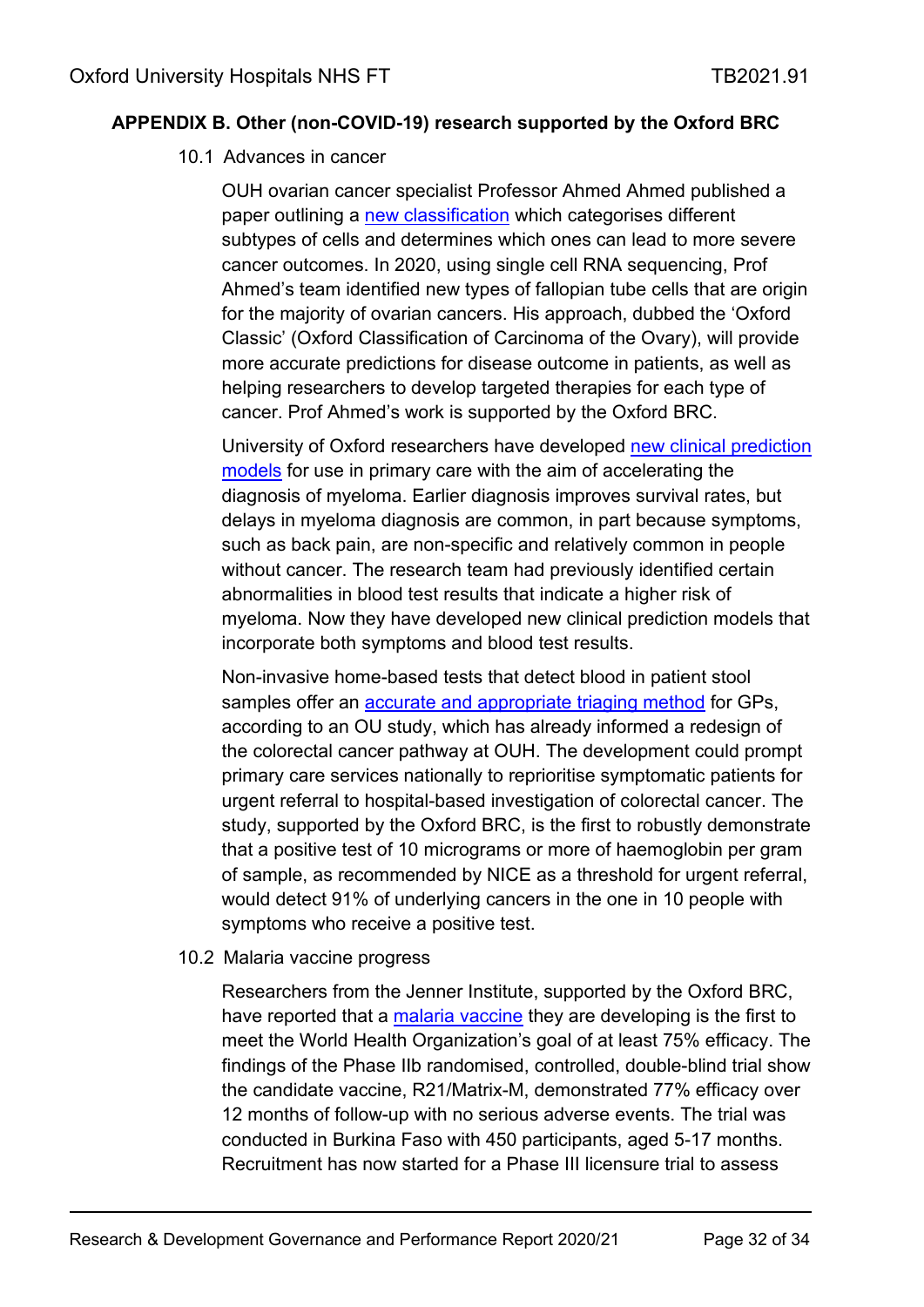large-scale safety and efficacy in 4,800 children across four African countries.

10.3 Breakthrough for genetic heart condition

A team led by the Oxford BRC Theme Lead for Genomic Medicine Prof Hugh Watkins has discovered a [new type of genetic change](https://oxfordbrc.nihr.ac.uk/genetic-breakthrough-to-target-care-for-deadly-heart-condition/) in the DNA of people with the inherited heart condition hypertrophic cardiomyopathy (HCM), the leading cause of sudden cardiac death in young people. Until now, cardiologists had been unable to explain why the condition was so varied amongst family members who have the same rare mutation and why some people without these mutations still go on to develop HCM. The discovery, the biggest advance in our knowledge of the genetic basis of the disease in 25 years, will help doctors better predict which family members need to be monitored for the condition and which can be ruled out from further tests or treatment.

10.4 Ancient gene mutation found

Geneticists and clinicians from the University of Oxford and University College London have found that a [novel disease gene](https://oxfordbrc.nihr.ac.uk/ancient-gene-mutation-found-to-cause-rare-hereditary-condition/) is responsible for a rare form of hereditary motor neuropathy (HMN). The research was supported by the Oxford BRC. Ten participants from the 100,000 Genomes Project were identified as having VWA1 gene mutations – an unusually high number for a newly-described genetic condition. It is believed that one in 500 people of European origin carry the primary gene mutation, and around one in a million are affected by the condition.

10.5 Spotting deterioration

Oxford researchers have developed a [machine learning algorithm](https://oxfordbrc.nihr.ac.uk/machine-learning-system-developed-to-identify-deteriorating-patients-in-hospital/) that could significantly improve clinicians' ability to identify hospitalised patients whose condition is deteriorating to the extent that they need intensive care. The HAVEN system was developed as part of a collaboration between OU's Institute of Biomedical Engineering and the Nuffield Department of Clinical Neurosciences, with support from the Oxford BRC. The system combines patients' vital signs – such as blood pressure, heart rate and temperature – with their blood test results, comorbidities and frailty into a single risk score, giving a more precise indication of which patients are deteriorating when compared with previously published scores.

10.6 Cartography collaboration

OU has entered into the strategic ['Cartography collaboration'](https://oxfordbrc.nihr.ac.uk/oxford-collaborates-with-janssen-to-map-the-cellular-landscape-of-immune-mediated-disorders/) with Janssen Biotech to develop a cellular map of genes and proteins implicated across a range of immune-mediated inflammatory disorders